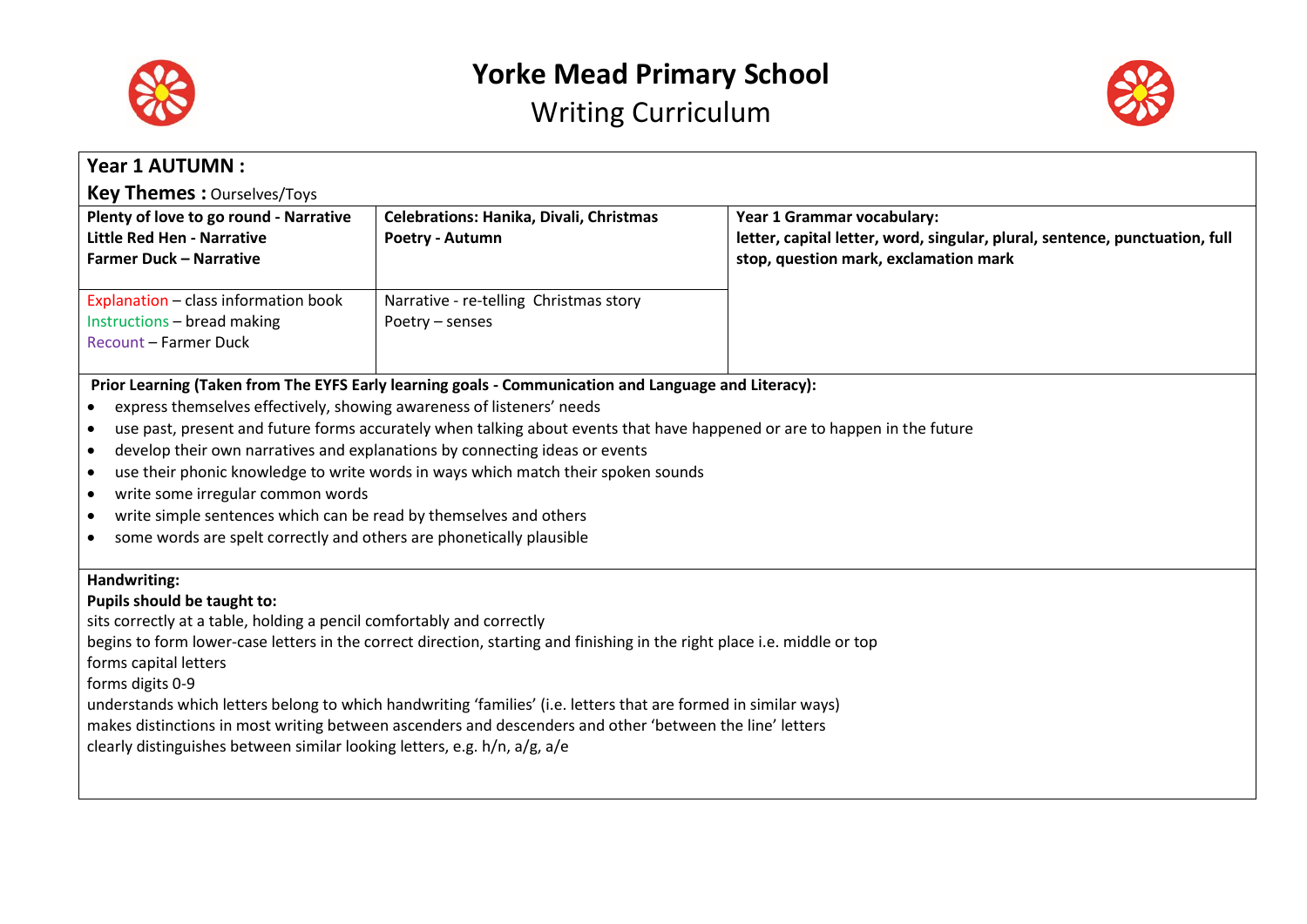

# **Yorke Mead Primary School**





| <b>Core Learning Intentions</b><br>Age Related                       |                                                            |                                                                  |  |
|----------------------------------------------------------------------|------------------------------------------------------------|------------------------------------------------------------------|--|
| <b>Composition</b><br><b>Spelling</b><br>Grammar                     |                                                            |                                                                  |  |
| Pupils should be taught to spell:                                    | Pupils should be taught to:                                | Plan writing by:                                                 |  |
| Words from memory using the GPCs                                     |                                                            |                                                                  |  |
| and common exception words taught so                                 | Leave spaces between words                                 | Saying out loud what they are going to write about               |  |
| far in dictated sentences.                                           |                                                            |                                                                  |  |
|                                                                      | Join words and joining clauses using and                   | Composing a sentence orally before writing it down               |  |
| the sounds/f/ and /s/s spelt 'ff' and 'ss'                           |                                                            |                                                                  |  |
| the sounds /l/, /k/ and /z/ spelt 'll', 'zz'                         | Begin to punctuate sentences using a capital letter and a  | Sequencing sentences to form short narratives                    |  |
| and 'ck'                                                             | full stop, question mark                                   |                                                                  |  |
| adding the suffixes ing, ed and er with                              |                                                            | Re-reading what they have written to check that it makes         |  |
| no change to root word                                               | Use a capital letter for names of people, places, the days | sense                                                            |  |
| the sounds spelt n before g and n                                    | of the week, and the personal pronoun 'I'                  |                                                                  |  |
| before k                                                             |                                                            | Discussing what they have written with the teacher or other      |  |
| the sound /ch/spelt 'ch' and 'tch'                                   |                                                            | pupils                                                           |  |
| the sound /v/ at the end of words spelt                              |                                                            | Reading aloud their writing clearly enough to be heard by        |  |
| 've'                                                                 |                                                            | their peers and the teacher                                      |  |
| the digraphs 'ai and 'oi' used in the<br>middle of words             |                                                            |                                                                  |  |
|                                                                      |                                                            | Including story language and patterns e.g. one day,              |  |
| the digraphs 'ay' and 'oy' used at the<br>end of words and syllables |                                                            | suddenly, in the end                                             |  |
| the sound/oa/ spelt 'oa', 'ow' and 'oe'                              |                                                            | Using simple features correctly e.g. numbers in a list           |  |
| the sound /ee/ spelt 'e' and 'ea'                                    |                                                            |                                                                  |  |
| the vowel digraph 'ea'                                               |                                                            |                                                                  |  |
| the vowel digraph /ie/ making the /igh/                              |                                                            | Listing words and phrases to describe details of first hand      |  |
| and /ee/ sounds                                                      |                                                            | experiences using the senses                                     |  |
|                                                                      |                                                            |                                                                  |  |
|                                                                      |                                                            | Using and continuing a repeating pattern                         |  |
|                                                                      |                                                            | Using time words to aid sequencing e.g. first, next, finally (to |  |
|                                                                      |                                                            | be formally introduced as adverbs to indicate time in year 3)    |  |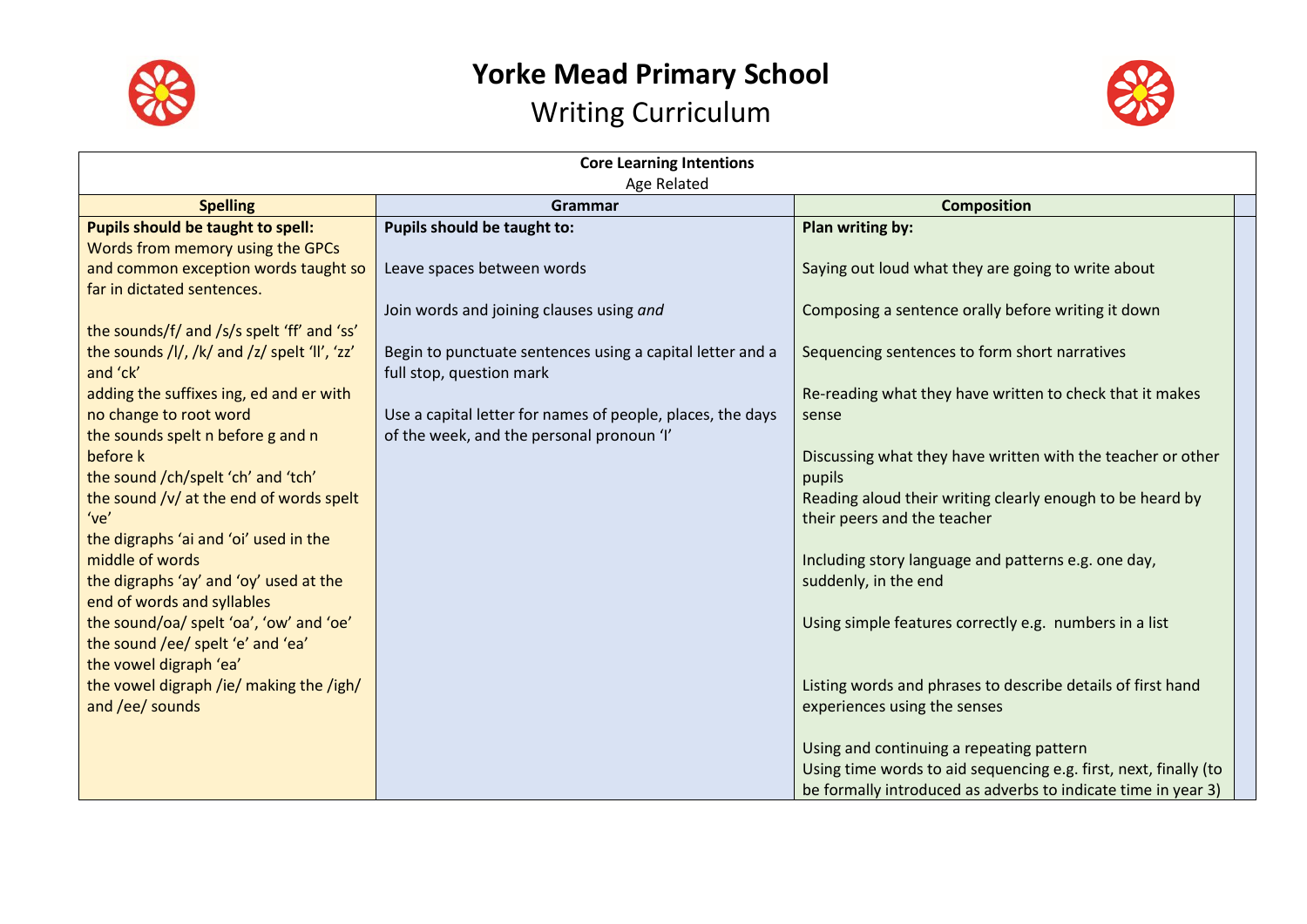



| <b>Explanation:</b><br><b>Explanation:</b><br><b>Separation of words with spaces</b><br>Read captions, pictures and diagrams on wall displays and<br>How words can combine to make sentences<br>in simple books that explain a process<br>Draw pictures to illustrate a process and use the picture to<br>Introduction to capital letters, full stops, question marks<br>and exclamation marks to demarcate sentences<br>explain the process orally<br>Sequencing sentences to form short narratives e.g.<br>Ask questions to extend their understanding and<br>Chicks have a spike on their beak. This is called the egg<br>knowledge<br>Write a series of sentences to explain a simple process<br>tooth.<br>Joining words and joining clauses using and e.g. The hen<br>based on first-hand experience e.g. chicks hatching, life<br>lays an egg and sits on it.<br>cycle of a frog<br>Capital letters for names and for the personal pronoun I<br><b>Instructions:</b><br><b>Instructions:</b><br><b>Separation of words with spaces</b><br>Listen to and follow a single more detailed instruction and<br>How words can combine to make sentences<br>a longer series of instructions<br>Plan and give clear single oral instructions Routinely read<br>Introduction to capital letters, full stops, question marks<br>and exclamation marks to demarcate sentences e.g. Be<br>and follow written classroom labels carrying instructions<br>careful not to drop it!<br>Read and follow short series of instructions in shared<br>Joining words and joining clauses using 'and' e.g. Add<br>context<br>the milk and the eggs.<br>Contribute to class composition of instructions with<br>Capital letters for names and for the personal pronoun I<br>teacher scribing<br>Write consecutive instructions independently<br><b>Recount:</b><br><b>Recount:</b><br><b>Separation of words with spaces</b><br>Listen to other's recounts and ask relevant questions to<br>How words can combine to make sentences<br>find out more about the event being recounted<br>Introduction to capital letters, full stops, question marks<br>Read recounts and summarise or sequence key events.<br>and exclamation marks to demarcate sentences e.g. The<br>Write simple first person recounts linked to events of<br>interest/study or to personal experience, incorporating at<br>sea was very cold! |  |  |
|-----------------------------------------------------------------------------------------------------------------------------------------------------------------------------------------------------------------------------------------------------------------------------------------------------------------------------------------------------------------------------------------------------------------------------------------------------------------------------------------------------------------------------------------------------------------------------------------------------------------------------------------------------------------------------------------------------------------------------------------------------------------------------------------------------------------------------------------------------------------------------------------------------------------------------------------------------------------------------------------------------------------------------------------------------------------------------------------------------------------------------------------------------------------------------------------------------------------------------------------------------------------------------------------------------------------------------------------------------------------------------------------------------------------------------------------------------------------------------------------------------------------------------------------------------------------------------------------------------------------------------------------------------------------------------------------------------------------------------------------------------------------------------------------------------------------------------------------------------------------------------------------------------------------------------------------------------------------------------------------------------------------------------------------------------------------------------------------------------------------------------------------------------------------------------------------------------------------------------------------------------------------------------------------------------------------------------------------------------------------------------------------------|--|--|
|                                                                                                                                                                                                                                                                                                                                                                                                                                                                                                                                                                                                                                                                                                                                                                                                                                                                                                                                                                                                                                                                                                                                                                                                                                                                                                                                                                                                                                                                                                                                                                                                                                                                                                                                                                                                                                                                                                                                                                                                                                                                                                                                                                                                                                                                                                                                                                                               |  |  |
|                                                                                                                                                                                                                                                                                                                                                                                                                                                                                                                                                                                                                                                                                                                                                                                                                                                                                                                                                                                                                                                                                                                                                                                                                                                                                                                                                                                                                                                                                                                                                                                                                                                                                                                                                                                                                                                                                                                                                                                                                                                                                                                                                                                                                                                                                                                                                                                               |  |  |
|                                                                                                                                                                                                                                                                                                                                                                                                                                                                                                                                                                                                                                                                                                                                                                                                                                                                                                                                                                                                                                                                                                                                                                                                                                                                                                                                                                                                                                                                                                                                                                                                                                                                                                                                                                                                                                                                                                                                                                                                                                                                                                                                                                                                                                                                                                                                                                                               |  |  |
|                                                                                                                                                                                                                                                                                                                                                                                                                                                                                                                                                                                                                                                                                                                                                                                                                                                                                                                                                                                                                                                                                                                                                                                                                                                                                                                                                                                                                                                                                                                                                                                                                                                                                                                                                                                                                                                                                                                                                                                                                                                                                                                                                                                                                                                                                                                                                                                               |  |  |
|                                                                                                                                                                                                                                                                                                                                                                                                                                                                                                                                                                                                                                                                                                                                                                                                                                                                                                                                                                                                                                                                                                                                                                                                                                                                                                                                                                                                                                                                                                                                                                                                                                                                                                                                                                                                                                                                                                                                                                                                                                                                                                                                                                                                                                                                                                                                                                                               |  |  |
|                                                                                                                                                                                                                                                                                                                                                                                                                                                                                                                                                                                                                                                                                                                                                                                                                                                                                                                                                                                                                                                                                                                                                                                                                                                                                                                                                                                                                                                                                                                                                                                                                                                                                                                                                                                                                                                                                                                                                                                                                                                                                                                                                                                                                                                                                                                                                                                               |  |  |
|                                                                                                                                                                                                                                                                                                                                                                                                                                                                                                                                                                                                                                                                                                                                                                                                                                                                                                                                                                                                                                                                                                                                                                                                                                                                                                                                                                                                                                                                                                                                                                                                                                                                                                                                                                                                                                                                                                                                                                                                                                                                                                                                                                                                                                                                                                                                                                                               |  |  |
|                                                                                                                                                                                                                                                                                                                                                                                                                                                                                                                                                                                                                                                                                                                                                                                                                                                                                                                                                                                                                                                                                                                                                                                                                                                                                                                                                                                                                                                                                                                                                                                                                                                                                                                                                                                                                                                                                                                                                                                                                                                                                                                                                                                                                                                                                                                                                                                               |  |  |
|                                                                                                                                                                                                                                                                                                                                                                                                                                                                                                                                                                                                                                                                                                                                                                                                                                                                                                                                                                                                                                                                                                                                                                                                                                                                                                                                                                                                                                                                                                                                                                                                                                                                                                                                                                                                                                                                                                                                                                                                                                                                                                                                                                                                                                                                                                                                                                                               |  |  |
|                                                                                                                                                                                                                                                                                                                                                                                                                                                                                                                                                                                                                                                                                                                                                                                                                                                                                                                                                                                                                                                                                                                                                                                                                                                                                                                                                                                                                                                                                                                                                                                                                                                                                                                                                                                                                                                                                                                                                                                                                                                                                                                                                                                                                                                                                                                                                                                               |  |  |
|                                                                                                                                                                                                                                                                                                                                                                                                                                                                                                                                                                                                                                                                                                                                                                                                                                                                                                                                                                                                                                                                                                                                                                                                                                                                                                                                                                                                                                                                                                                                                                                                                                                                                                                                                                                                                                                                                                                                                                                                                                                                                                                                                                                                                                                                                                                                                                                               |  |  |
|                                                                                                                                                                                                                                                                                                                                                                                                                                                                                                                                                                                                                                                                                                                                                                                                                                                                                                                                                                                                                                                                                                                                                                                                                                                                                                                                                                                                                                                                                                                                                                                                                                                                                                                                                                                                                                                                                                                                                                                                                                                                                                                                                                                                                                                                                                                                                                                               |  |  |
|                                                                                                                                                                                                                                                                                                                                                                                                                                                                                                                                                                                                                                                                                                                                                                                                                                                                                                                                                                                                                                                                                                                                                                                                                                                                                                                                                                                                                                                                                                                                                                                                                                                                                                                                                                                                                                                                                                                                                                                                                                                                                                                                                                                                                                                                                                                                                                                               |  |  |
|                                                                                                                                                                                                                                                                                                                                                                                                                                                                                                                                                                                                                                                                                                                                                                                                                                                                                                                                                                                                                                                                                                                                                                                                                                                                                                                                                                                                                                                                                                                                                                                                                                                                                                                                                                                                                                                                                                                                                                                                                                                                                                                                                                                                                                                                                                                                                                                               |  |  |
|                                                                                                                                                                                                                                                                                                                                                                                                                                                                                                                                                                                                                                                                                                                                                                                                                                                                                                                                                                                                                                                                                                                                                                                                                                                                                                                                                                                                                                                                                                                                                                                                                                                                                                                                                                                                                                                                                                                                                                                                                                                                                                                                                                                                                                                                                                                                                                                               |  |  |
|                                                                                                                                                                                                                                                                                                                                                                                                                                                                                                                                                                                                                                                                                                                                                                                                                                                                                                                                                                                                                                                                                                                                                                                                                                                                                                                                                                                                                                                                                                                                                                                                                                                                                                                                                                                                                                                                                                                                                                                                                                                                                                                                                                                                                                                                                                                                                                                               |  |  |
|                                                                                                                                                                                                                                                                                                                                                                                                                                                                                                                                                                                                                                                                                                                                                                                                                                                                                                                                                                                                                                                                                                                                                                                                                                                                                                                                                                                                                                                                                                                                                                                                                                                                                                                                                                                                                                                                                                                                                                                                                                                                                                                                                                                                                                                                                                                                                                                               |  |  |
|                                                                                                                                                                                                                                                                                                                                                                                                                                                                                                                                                                                                                                                                                                                                                                                                                                                                                                                                                                                                                                                                                                                                                                                                                                                                                                                                                                                                                                                                                                                                                                                                                                                                                                                                                                                                                                                                                                                                                                                                                                                                                                                                                                                                                                                                                                                                                                                               |  |  |
|                                                                                                                                                                                                                                                                                                                                                                                                                                                                                                                                                                                                                                                                                                                                                                                                                                                                                                                                                                                                                                                                                                                                                                                                                                                                                                                                                                                                                                                                                                                                                                                                                                                                                                                                                                                                                                                                                                                                                                                                                                                                                                                                                                                                                                                                                                                                                                                               |  |  |
|                                                                                                                                                                                                                                                                                                                                                                                                                                                                                                                                                                                                                                                                                                                                                                                                                                                                                                                                                                                                                                                                                                                                                                                                                                                                                                                                                                                                                                                                                                                                                                                                                                                                                                                                                                                                                                                                                                                                                                                                                                                                                                                                                                                                                                                                                                                                                                                               |  |  |
|                                                                                                                                                                                                                                                                                                                                                                                                                                                                                                                                                                                                                                                                                                                                                                                                                                                                                                                                                                                                                                                                                                                                                                                                                                                                                                                                                                                                                                                                                                                                                                                                                                                                                                                                                                                                                                                                                                                                                                                                                                                                                                                                                                                                                                                                                                                                                                                               |  |  |
|                                                                                                                                                                                                                                                                                                                                                                                                                                                                                                                                                                                                                                                                                                                                                                                                                                                                                                                                                                                                                                                                                                                                                                                                                                                                                                                                                                                                                                                                                                                                                                                                                                                                                                                                                                                                                                                                                                                                                                                                                                                                                                                                                                                                                                                                                                                                                                                               |  |  |
|                                                                                                                                                                                                                                                                                                                                                                                                                                                                                                                                                                                                                                                                                                                                                                                                                                                                                                                                                                                                                                                                                                                                                                                                                                                                                                                                                                                                                                                                                                                                                                                                                                                                                                                                                                                                                                                                                                                                                                                                                                                                                                                                                                                                                                                                                                                                                                                               |  |  |
|                                                                                                                                                                                                                                                                                                                                                                                                                                                                                                                                                                                                                                                                                                                                                                                                                                                                                                                                                                                                                                                                                                                                                                                                                                                                                                                                                                                                                                                                                                                                                                                                                                                                                                                                                                                                                                                                                                                                                                                                                                                                                                                                                                                                                                                                                                                                                                                               |  |  |
|                                                                                                                                                                                                                                                                                                                                                                                                                                                                                                                                                                                                                                                                                                                                                                                                                                                                                                                                                                                                                                                                                                                                                                                                                                                                                                                                                                                                                                                                                                                                                                                                                                                                                                                                                                                                                                                                                                                                                                                                                                                                                                                                                                                                                                                                                                                                                                                               |  |  |
|                                                                                                                                                                                                                                                                                                                                                                                                                                                                                                                                                                                                                                                                                                                                                                                                                                                                                                                                                                                                                                                                                                                                                                                                                                                                                                                                                                                                                                                                                                                                                                                                                                                                                                                                                                                                                                                                                                                                                                                                                                                                                                                                                                                                                                                                                                                                                                                               |  |  |
|                                                                                                                                                                                                                                                                                                                                                                                                                                                                                                                                                                                                                                                                                                                                                                                                                                                                                                                                                                                                                                                                                                                                                                                                                                                                                                                                                                                                                                                                                                                                                                                                                                                                                                                                                                                                                                                                                                                                                                                                                                                                                                                                                                                                                                                                                                                                                                                               |  |  |
|                                                                                                                                                                                                                                                                                                                                                                                                                                                                                                                                                                                                                                                                                                                                                                                                                                                                                                                                                                                                                                                                                                                                                                                                                                                                                                                                                                                                                                                                                                                                                                                                                                                                                                                                                                                                                                                                                                                                                                                                                                                                                                                                                                                                                                                                                                                                                                                               |  |  |
|                                                                                                                                                                                                                                                                                                                                                                                                                                                                                                                                                                                                                                                                                                                                                                                                                                                                                                                                                                                                                                                                                                                                                                                                                                                                                                                                                                                                                                                                                                                                                                                                                                                                                                                                                                                                                                                                                                                                                                                                                                                                                                                                                                                                                                                                                                                                                                                               |  |  |
|                                                                                                                                                                                                                                                                                                                                                                                                                                                                                                                                                                                                                                                                                                                                                                                                                                                                                                                                                                                                                                                                                                                                                                                                                                                                                                                                                                                                                                                                                                                                                                                                                                                                                                                                                                                                                                                                                                                                                                                                                                                                                                                                                                                                                                                                                                                                                                                               |  |  |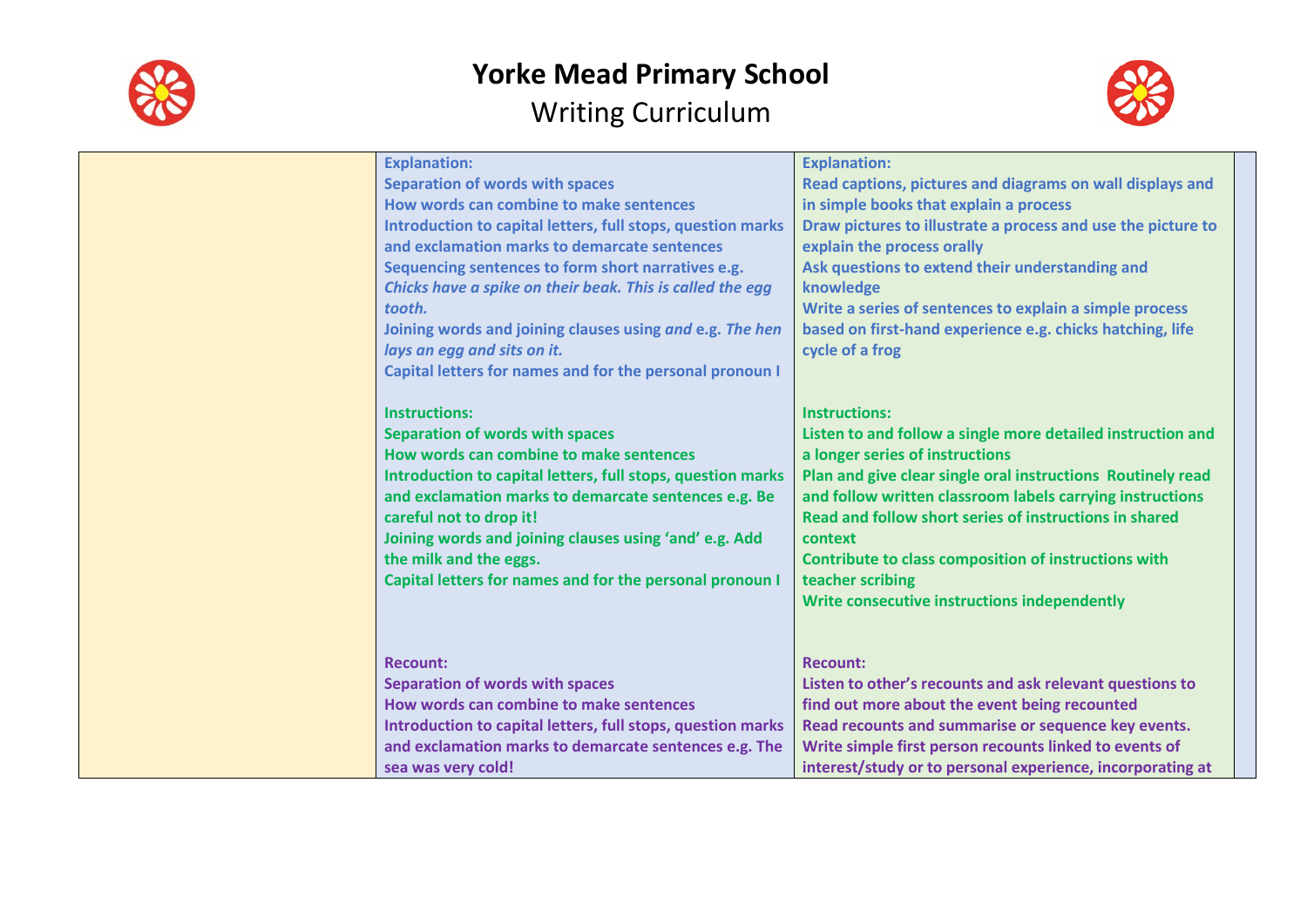



| Joining words and joining clauses using and e.g. We<br>went to the zoo and saw a monkey.<br>Sequencing sentences to form short narratives e.g. We<br>went to the park. We fed the ducks and swans. The<br>swans were very greedy.<br>Regular plural noun suffixes -s or -es [for example, dog,<br>dogs; wish, wishes], including the effects of these<br>suffixes on the meaning of the noun<br>Capital letters for names and for the personal pronoun I | least three chronological 'events' in order, maintaining past<br>tense and consistent use of first person |
|----------------------------------------------------------------------------------------------------------------------------------------------------------------------------------------------------------------------------------------------------------------------------------------------------------------------------------------------------------------------------------------------------------------------------------------------------------|-----------------------------------------------------------------------------------------------------------|
|----------------------------------------------------------------------------------------------------------------------------------------------------------------------------------------------------------------------------------------------------------------------------------------------------------------------------------------------------------------------------------------------------------------------------------------------------------|-----------------------------------------------------------------------------------------------------------|

| <b>Year 1 SPRING</b>                 |                                                      |                                                    |  |
|--------------------------------------|------------------------------------------------------|----------------------------------------------------|--|
| <b>Key Theme: Weather/India</b>      |                                                      |                                                    |  |
| Beegu (POR)                          | The last Noo-Noo - Narrative                         |                                                    |  |
| How to catch a dragon - Narrative    | <b>Non-fiction texts - India</b>                     |                                                    |  |
| Poetry - seasons                     |                                                      |                                                    |  |
| Letter writing - Beegu               | Narrative - own story                                |                                                    |  |
| Instructions - How to catch a dragon | Discussion - what might Marlon do now?               |                                                    |  |
| Poetry – Spring                      | Non-chronological report - India                     |                                                    |  |
|                                      | Recount - trip to temple                             |                                                    |  |
|                                      | <b>Core Learning Intentions</b>                      |                                                    |  |
|                                      | Age Related                                          |                                                    |  |
| <b>Spelling</b>                      | Grammar                                              | <b>Composition-</b>                                |  |
| Pupils should be taught to spell:    | Pupils should be taught to:                          | Plan writing by:                                   |  |
| <b>Common exception words</b>        | Leave spaces between words                           | Saying out loud what they are going to write about |  |
| the days of the week                 |                                                      |                                                    |  |
|                                      | Join words and joining clauses using and and because | Composing a sentence orally before writing it      |  |
|                                      |                                                      | down                                               |  |
|                                      |                                                      |                                                    |  |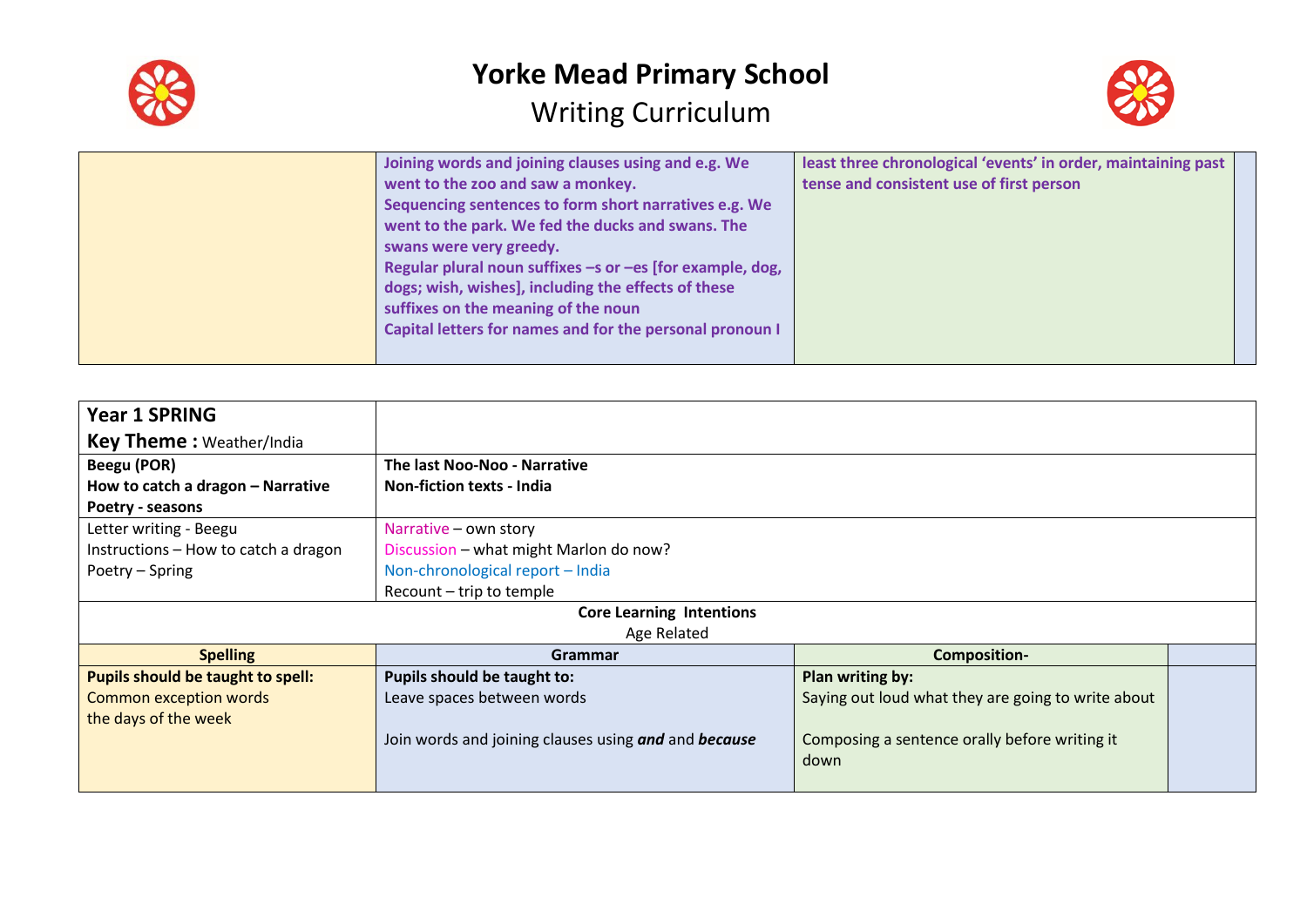



| using letter names to distinguish              | Begin to punctuate sentences using a capital letter and a  | Sequencing sentences to form short narratives        |  |
|------------------------------------------------|------------------------------------------------------------|------------------------------------------------------|--|
| between alternative spellings of the           | full stop, question mark                                   |                                                      |  |
| same sound                                     |                                                            | Re-reading what they have written to check that it   |  |
|                                                | Use a capital letter for names of people, places, the days | makes sense                                          |  |
| add prefixes and suffixes                      | of the week, and the personal pronoun 'I'                  |                                                      |  |
|                                                |                                                            | Discussing what they have written with the teacher   |  |
| using the spelling rule for adding $-s$ or $-$ |                                                            | or other pupils                                      |  |
| es as the plural marker for nouns and          |                                                            | Reading aloud their writing clearly enough to be     |  |
| the third person singular marker for           |                                                            | heard by their peers and the teacher                 |  |
| verbs                                          |                                                            | Including story language and patterns e.g. one day,  |  |
|                                                |                                                            | suddenly, in the end                                 |  |
| using the prefix un-                           |                                                            | Using simple features correctly e.g. numbers in a    |  |
| using -ing, -ed, -er and -est -full -ness      |                                                            | list                                                 |  |
| where no change is needed in the               |                                                            |                                                      |  |
| spelling of root words (for example,           |                                                            | Independently chooses what to write about            |  |
| helping, helped, helper, eating, quicker,      |                                                            |                                                      |  |
| quickest)                                      |                                                            | Listing words and phrases to describe details of     |  |
|                                                |                                                            | first hand experiences using the senses              |  |
| write from memory simple sentences             |                                                            |                                                      |  |
| dictated by the teacher that include           |                                                            | Using and continuing a repeating pattern             |  |
| words using the GPCs and common                |                                                            |                                                      |  |
| exception words taught so far                  |                                                            | Using time words to aid sequencing e.g. first, next, |  |
|                                                |                                                            | finally (to be formally introduced as adverbs to     |  |
| the trigraph 'igh'                             |                                                            | indicate time in year 3)                             |  |
| the vowel digraph 'ar'                         |                                                            |                                                      |  |
| the stressed and unstressed vowel              |                                                            | Assemble information on a subject                    |  |
| digraph 'er'                                   |                                                            |                                                      |  |
| the vowel digraph 'ir' and 'ur'                | <b>Narrative:</b>                                          | <b>Narrative:</b>                                    |  |
| adding er and est to adjectives where          | How words can combine to make sentences Joining            | Write own version of a familiar story using a        |  |
| no change is made to the root word             | words and joining clauses using and Sequencing             | series of sentences to sequence events. Use          |  |
| days of the week                               | sentences to form short narratives                         | patterns and language from familiar stories in       |  |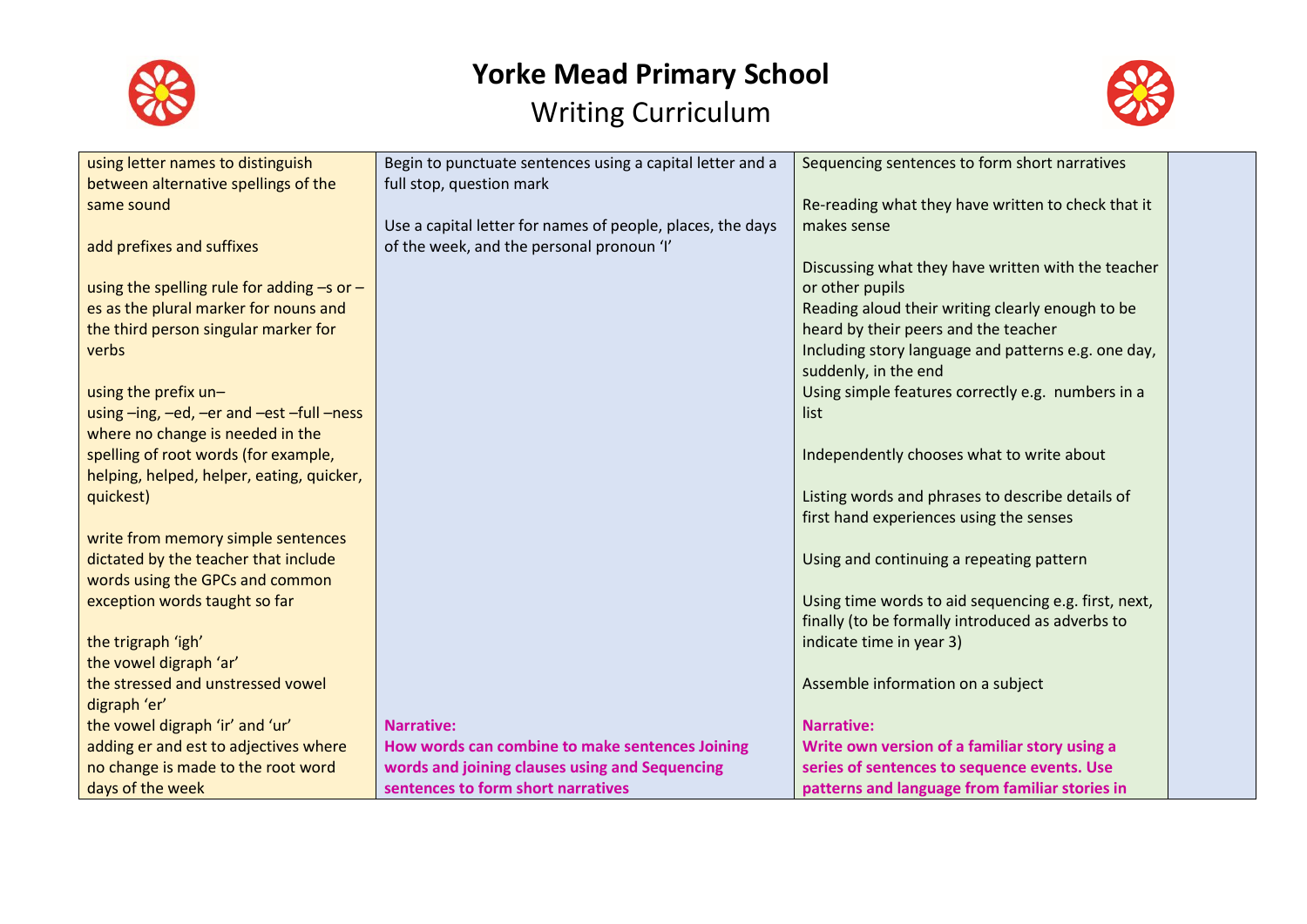



| the sound /k/ spelt with 'k' not 'c',    | Separation of words with spaces Introduction to capital       |                                                      |  |
|------------------------------------------|---------------------------------------------------------------|------------------------------------------------------|--|
|                                          |                                                               | own writing; write complete stories with a simple    |  |
| before e, i and y                        | letters, full stops, question marks and exclamation           | structure: beginning - middle - end, decide where    |  |
| the split vowel digraphs 'a-e' and 'e-e' | marks to demarcate sentences                                  | it is set, include good and bad characters and use   |  |
| the split vowel digraphs 'i-e' 'o-e'     | Capital letters for names and for the personal pronoun        | ideas from reading for some incidents and events.    |  |
| the /yoo/ and /oo/ sounds spelt with     | Ψ.                                                            |                                                      |  |
| the split digraph 'u-e'                  |                                                               |                                                      |  |
| the vowel digraph 'oo' - very few words  | <b>Discussion:</b>                                            | <b>Discussion:</b>                                   |  |
| have oo at the end                       | <b>Separation of words with spaces</b>                        | Through talk and role play explore how others        |  |
| the sounds/oo/ and /yoo/ spelt with      | How words can combine to make sentences                       | might think, feel and react differently from         |  |
| 'ue' 'ew'                                | Introduction to capital letters, full stops, question marks   | themselves and from each other                       |  |
|                                          | and exclamation marks to demarcate sentences                  | In reading, explore how different characters might   |  |
|                                          | Sequencing sentences to form short narratives, e.g.           | think, feel and react differently from themselves    |  |
|                                          | <b>Super Daisy is brave. Super Daisy saved the Earth. She</b> | and from each other                                  |  |
|                                          | should get a prize.                                           | Write sentences to convey their opinion and the      |  |
|                                          | Joining words and join clauses using 'and'. For example,      | contrasting opinion of someone else (such as a       |  |
|                                          |                                                               |                                                      |  |
|                                          | use 'and' to begin exploring thinking further, e.g. I         | character from a book or peer in the class etc.)     |  |
|                                          | would give the toy back and say sorry to the little girl.     | e.g. I think that he should give the toy back. James |  |
|                                          | Capital letters for names and for the personal pronoun I      | thinks that he should keep the toy.                  |  |
|                                          | <b>Non-chronological report:</b>                              | <b>Non-chronological report:</b>                     |  |
|                                          | <b>Separation of words with spaces</b>                        | Find out about a subject by listening to and         |  |
|                                          | How words can combine to make sentences                       | reading information books, or by watching a          |  |
|                                          | Introduction to capital letters, full stops, question marks   | video.                                               |  |
|                                          | and exclamation marks to demarcate sentences e.g.             | Contribute to a discussion on the subject as         |  |
|                                          | Have you seen an owl? Watch out for their claws!              | information is assembled and the teacher writes      |  |
|                                          | Sequencing sentences to form short narratives e.g. Owls       | the information.                                     |  |
|                                          |                                                               |                                                      |  |
|                                          | are birds. Owls catch their food. Owls hunt at night.         | Assemble information on a subject from their         |  |
|                                          | Joining words and joining clauses using and e.g. Owls         | own experience e.g. food, pets.                      |  |
|                                          | hunt at night and they catch mice.                            | Write a simple non-chronological report by           |  |
|                                          | Capital letters for names and for the personal pronoun I      | writing sentences to describe aspects of the         |  |
|                                          |                                                               | subject.                                             |  |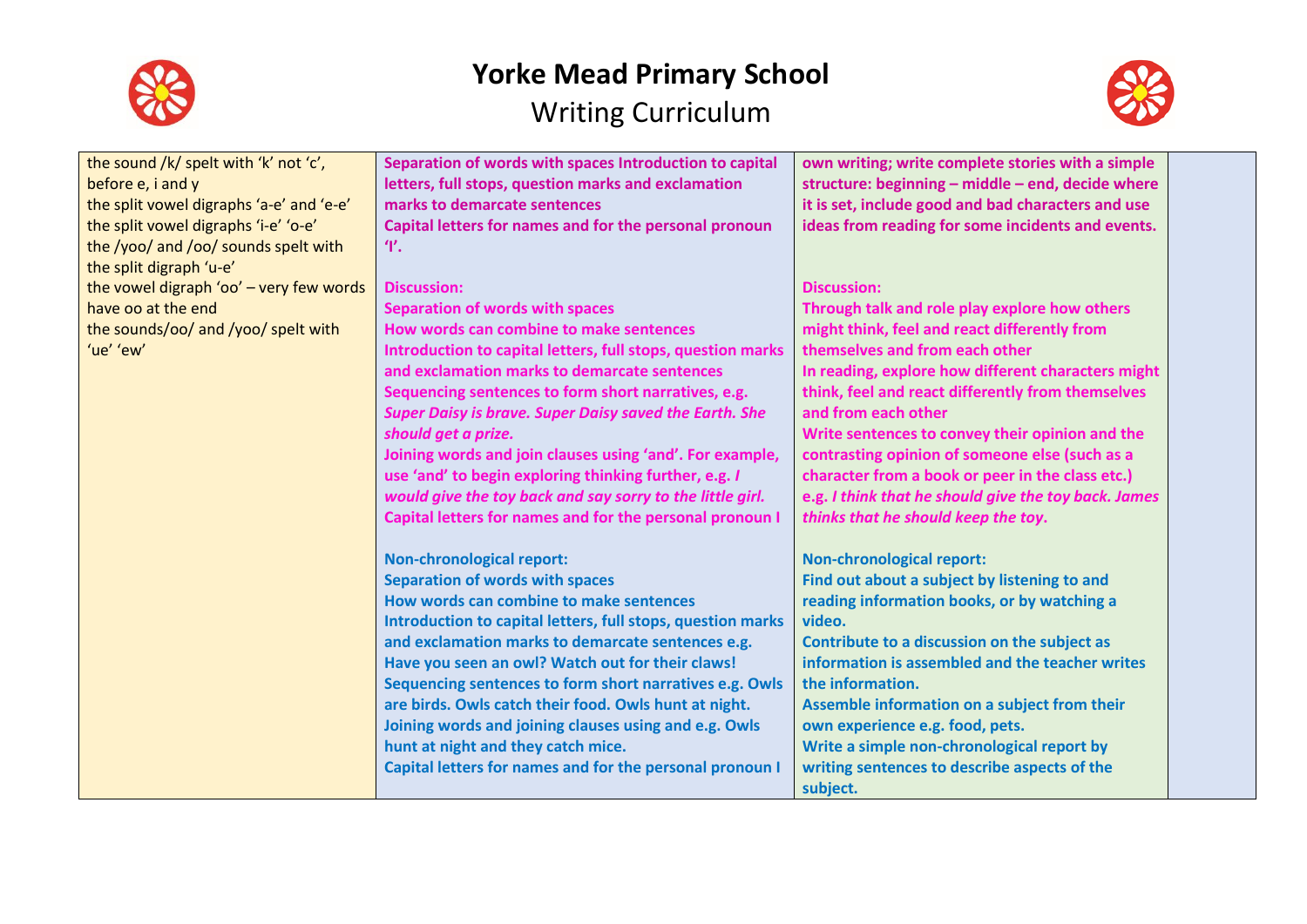

Writing Curriculum



| <b>Year 1 SUMMER</b>                                       |                                                            |                                                                                          |  |
|------------------------------------------------------------|------------------------------------------------------------|------------------------------------------------------------------------------------------|--|
| <b>Key Theme:</b> Mini-beasts/Heroes                       |                                                            |                                                                                          |  |
| and Villains                                               |                                                            |                                                                                          |  |
| <b>Yucky Worms (POR)</b>                                   | The Lonely Beast - Narrative                               |                                                                                          |  |
| Poetry - selected poems                                    | <b>Traction Man (POR)</b>                                  |                                                                                          |  |
|                                                            | Diary of a broad bean - explanation                        |                                                                                          |  |
| Persuasion - letter writing                                | Recount - newspaper report                                 |                                                                                          |  |
| Poetry - free verse                                        | Narrative - own Super hero story                           |                                                                                          |  |
|                                                            | Explanation - own broad bean diary                         |                                                                                          |  |
|                                                            | <b>Core Learning Intentions</b>                            |                                                                                          |  |
|                                                            | Age Related                                                |                                                                                          |  |
|                                                            |                                                            |                                                                                          |  |
| <b>Spelling</b>                                            | Grammar                                                    | <b>Composition-</b>                                                                      |  |
| Pupils should be taught to spell:                          | Pupils should be taught to:                                | Plan writing by:                                                                         |  |
| <b>Common exception words</b>                              | Leave spaces between words                                 | Saying out loud what they are going to write about                                       |  |
| using letter names to distinguish                          |                                                            |                                                                                          |  |
| between alternative spellings of the                       | Join words and joining clauses using and and because       | Composing a sentence orally before writing it                                            |  |
| same sound                                                 |                                                            | down                                                                                     |  |
|                                                            | Begin to punctuate sentences using a capital letter and a  |                                                                                          |  |
| add prefixes and suffixes:                                 | full stop, question mark and exclamation                   | Sequencing sentences to form short narratives                                            |  |
| using the spelling rule for adding $-s$ or $-$             | Use a capital letter for names of people, places, the days |                                                                                          |  |
| es as the plural marker for nouns and                      | of the week, and the personal pronoun 'I'                  | Re-reading what they have written to check that it                                       |  |
| the third person singular marker for                       |                                                            | makes sense                                                                              |  |
| verbs                                                      |                                                            |                                                                                          |  |
|                                                            |                                                            | Discussing what they have written with the teacher                                       |  |
| using the prefix un-                                       |                                                            | or other pupils                                                                          |  |
| using -ing, -ed, -er and -est -full -                      |                                                            |                                                                                          |  |
| where no change is needed in the<br>spelling of root words |                                                            | Reading aloud their writing clearly enough to be<br>heard by their peers and the teacher |  |
|                                                            |                                                            |                                                                                          |  |
|                                                            |                                                            |                                                                                          |  |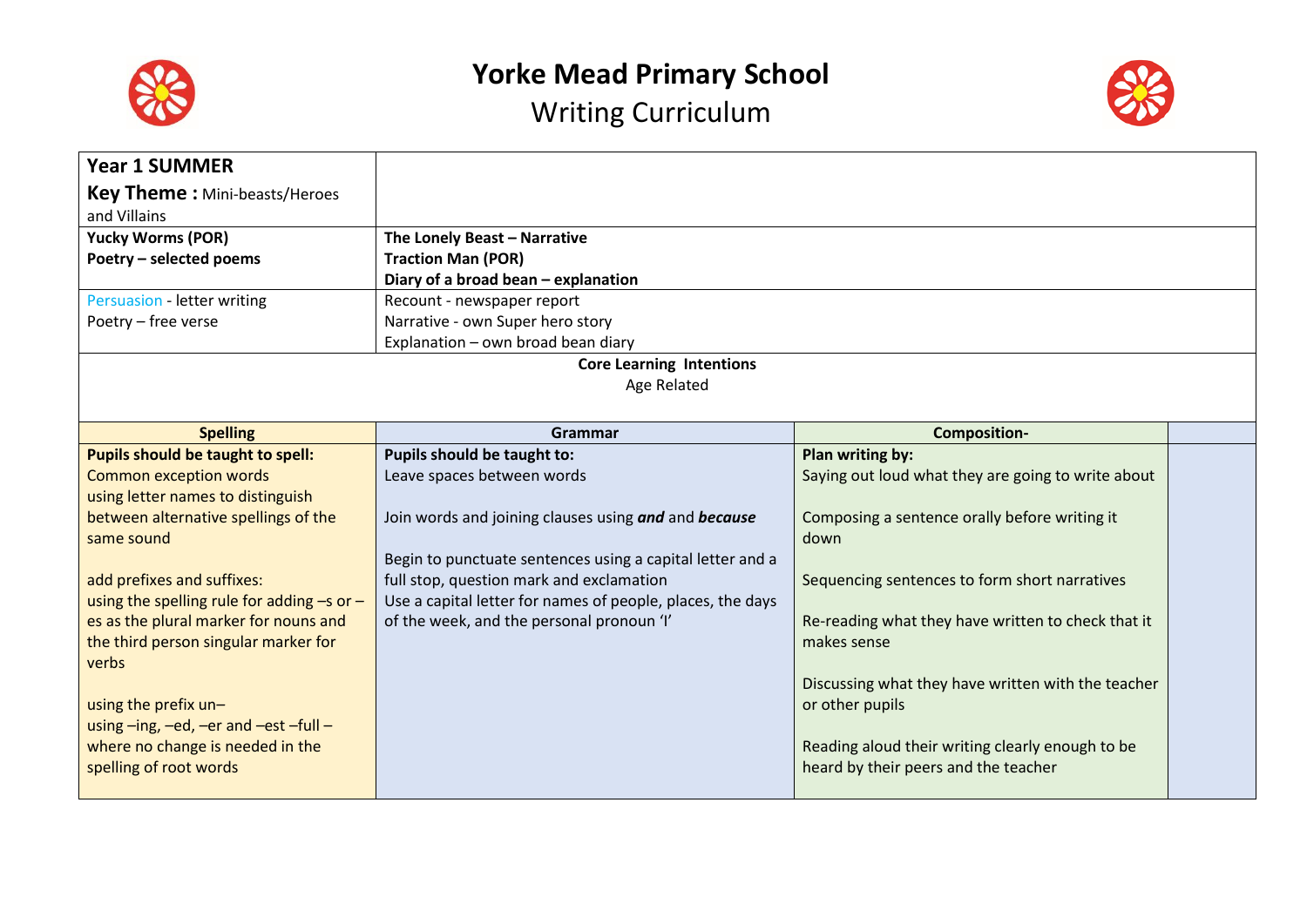



| write from memory simple sentences      |                                                         | Writing own version of a familiar story using a      |  |
|-----------------------------------------|---------------------------------------------------------|------------------------------------------------------|--|
| dictated by the teacher that include    |                                                         | series of sentences to sequence events               |  |
| words using the GPCs and common         |                                                         |                                                      |  |
| exception words taught so far           |                                                         | Including story language and patterns e.g. one day,  |  |
|                                         |                                                         | suddenly, in the end                                 |  |
| the vowel digraphs 'ow' and 'ou'        |                                                         |                                                      |  |
| words ending with the sound /ee/ spelt  |                                                         | Using simple features correctly e.g. numbers in a    |  |
| y'                                      |                                                         | list                                                 |  |
| the vowel digraph 'or' and the          |                                                         |                                                      |  |
|                                         |                                                         | Independently chooses what to write about            |  |
|                                         |                                                         | Listing words and phrases to describe details of     |  |
|                                         |                                                         | first hand experiences using the senses              |  |
|                                         |                                                         |                                                      |  |
|                                         |                                                         | Using and continuing a repeating pattern             |  |
| vowel trigraph 'ore'                    |                                                         | Using time words to aid sequencing e.g. first, next, |  |
| the vowel digraphs 'aw and 'au'         |                                                         | finally (to be formally introduced as adverbs to     |  |
| the vowel trigraphs 'air' and 'are'     |                                                         | indicate time in year 3)                             |  |
| the vowel trigraph 'ear'                |                                                         |                                                      |  |
| new consonant spelling 'ph' and 'wh'    |                                                         | Assemble information on a subject                    |  |
| adding the prefix -un without any       |                                                         |                                                      |  |
| change to the spelling of the root word |                                                         | Use because to provide reasoning                     |  |
| adding s and es to words                |                                                         |                                                      |  |
| compound words                          |                                                         | Make some choices of appropriate vocabulary          |  |
| words with contractions                 |                                                         |                                                      |  |
|                                         | <b>Persuasion:</b>                                      | <b>Persuasion:</b>                                   |  |
|                                         | Use of capital letters, full stops, question marks and  | Read captions, pictures, posters and adverts that    |  |
|                                         | exclamation marks to demarcate sentences                | are trying to persuade Through games and role        |  |
|                                         | Correct choice and consistent use of present tense and  | play begin to explore what it means to persuade      |  |
|                                         | past tense throughout writing i.e. know that persuasive | or be persuaded, and what different methods          |  |
|                                         | texts are written in the simple present tense           | might be effective                                   |  |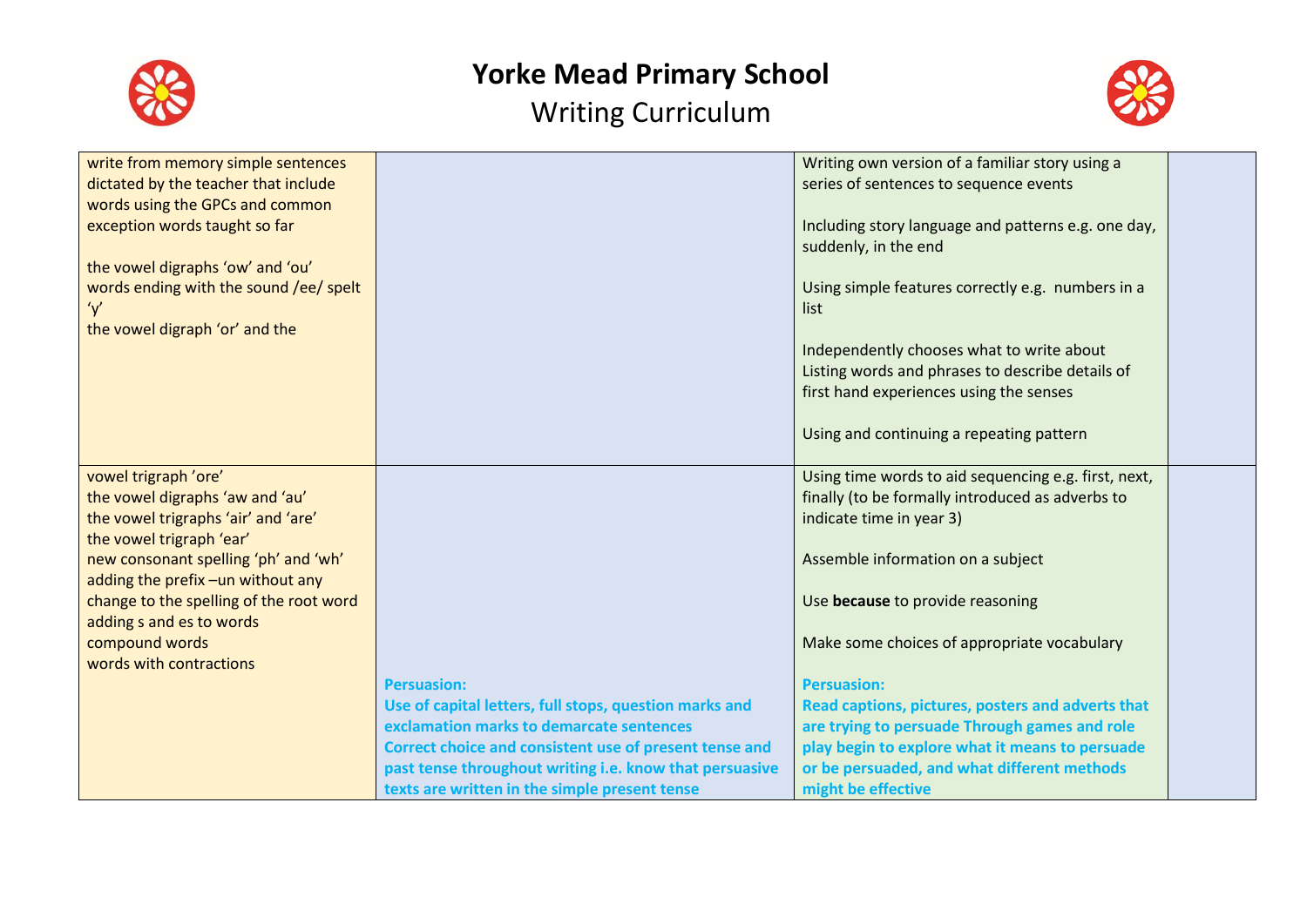



| for class rep. | How the grammatical patterns in a sentence indicate its<br>function as a statement, question, exclamation or<br>command e.g. inclusion of an opening statement that<br>presents the persuasive point of view e.g. Why am I the<br>best choice for class rep? vs Why I am the best choice<br><b>Expanded noun phrases for description and specification</b><br>e.g. Vote for me. I am a confident, helpful boy.<br>Subordination (using when, if, that, because) and co-<br>ordination (using or, and, but) e.g. extend reasoning<br>using subordination, for example, Vote for me because I<br>am a confident, helpful and kind boy.<br>Commas to separate items in a list e.g. list persuasive<br>arguments e.g. I think I should be school councillor<br>because I like speaking in public, I have good ideas and I<br>listen to other people's ideas. | Write simple examples of persuasion e.g. in the<br>form of a letter to a character in a book |  |
|----------------|----------------------------------------------------------------------------------------------------------------------------------------------------------------------------------------------------------------------------------------------------------------------------------------------------------------------------------------------------------------------------------------------------------------------------------------------------------------------------------------------------------------------------------------------------------------------------------------------------------------------------------------------------------------------------------------------------------------------------------------------------------------------------------------------------------------------------------------------------------|----------------------------------------------------------------------------------------------|--|
|----------------|----------------------------------------------------------------------------------------------------------------------------------------------------------------------------------------------------------------------------------------------------------------------------------------------------------------------------------------------------------------------------------------------------------------------------------------------------------------------------------------------------------------------------------------------------------------------------------------------------------------------------------------------------------------------------------------------------------------------------------------------------------------------------------------------------------------------------------------------------------|----------------------------------------------------------------------------------------------|--|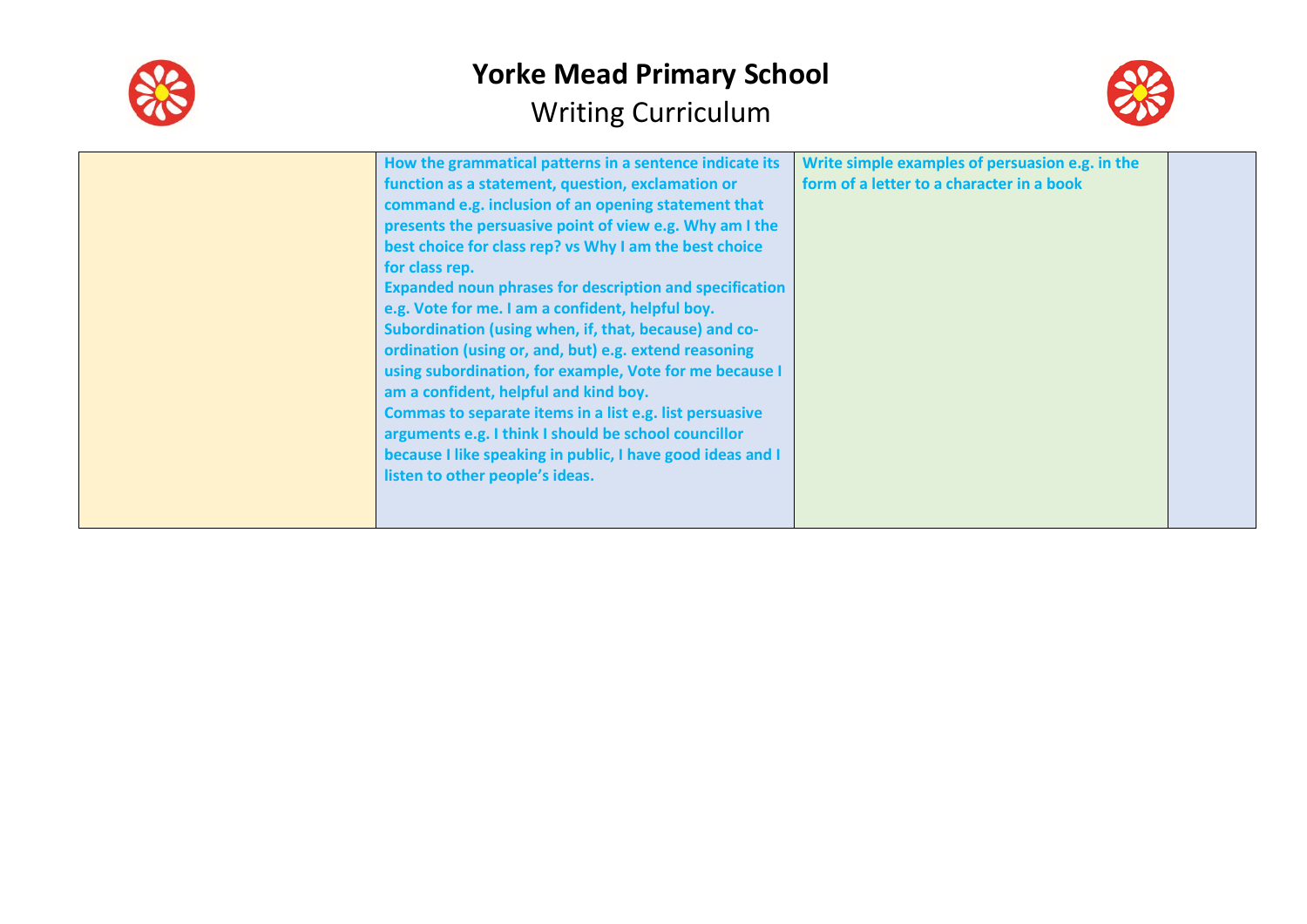



| <b>Year 2 AUTUMN:</b>                                                                               |                                                                                                                                     |                                                                                                                                                                    |  |
|-----------------------------------------------------------------------------------------------------|-------------------------------------------------------------------------------------------------------------------------------------|--------------------------------------------------------------------------------------------------------------------------------------------------------------------|--|
| Key Themes: Ourselves/Great Fire of London                                                          |                                                                                                                                     |                                                                                                                                                                    |  |
| The Magic Finger - Narrative                                                                        | <b>Great Fire of London</b>                                                                                                         | Year 2 Grammar vocabulary:                                                                                                                                         |  |
| <b>Poetry - Harvest, fireworks</b>                                                                  | Claude in the city (POR)                                                                                                            | noun, noun phrase, statement, question, exclamation,                                                                                                               |  |
| Recount - diary                                                                                     | Recount - diary, newspaper report                                                                                                   | command, compound, suffix, adjective, adverb, verb, past                                                                                                           |  |
| Persuasion - letter writing                                                                         | Recount - postcard                                                                                                                  | tense, present tense, apostrophe, comma                                                                                                                            |  |
| Narrative - own story                                                                               | Persuasion - information leaflets                                                                                                   |                                                                                                                                                                    |  |
| <b>Prior Learning (Taken from Year 1 TAF):</b>                                                      |                                                                                                                                     |                                                                                                                                                                    |  |
| • read own writing aloud clearly for others to hear and discuss                                     |                                                                                                                                     |                                                                                                                                                                    |  |
| • orally rehearse sentences and sequence them to form short narratives                              |                                                                                                                                     |                                                                                                                                                                    |  |
| • join words and clauses with the conjunction 'and'                                                 |                                                                                                                                     |                                                                                                                                                                    |  |
|                                                                                                     | • use past, present and future accurately in speech and begin to incorporate these in their writing                                 |                                                                                                                                                                    |  |
|                                                                                                     | • demarcate many sentences using a capital letter and a full stop, question mark or exclamation mark                                |                                                                                                                                                                    |  |
| • spell many common exception words and the days of the week                                        |                                                                                                                                     |                                                                                                                                                                    |  |
|                                                                                                     | • segment spoken words into phonemes and represent these by graphemes, spelling many words in a phonically-plausible way            |                                                                                                                                                                    |  |
| • form many letters and digits correctly, with some difference between upper and lower-case letters |                                                                                                                                     |                                                                                                                                                                    |  |
| · use spaces between words                                                                          |                                                                                                                                     |                                                                                                                                                                    |  |
|                                                                                                     |                                                                                                                                     |                                                                                                                                                                    |  |
| Handwriting:                                                                                        |                                                                                                                                     |                                                                                                                                                                    |  |
| Pupils should be taught to:                                                                         |                                                                                                                                     |                                                                                                                                                                    |  |
| Form lower-case letters of the correct size relative to one another                                 |                                                                                                                                     |                                                                                                                                                                    |  |
|                                                                                                     |                                                                                                                                     | Start using some of the diagonal and horizontal strokes needed to join letters and understand which letters, when adjacent to one another, are best left un-joined |  |
|                                                                                                     | Write capital letters and digits of the correct size, orientation and relationship to one another and to lower-case letters         |                                                                                                                                                                    |  |
| Use spacing between words that reflects the size of the letters                                     |                                                                                                                                     |                                                                                                                                                                    |  |
|                                                                                                     | Recommended use of teachhandwriting.co.uk to follow order of individual letter formation and joins using continuous cursive script. |                                                                                                                                                                    |  |
|                                                                                                     |                                                                                                                                     |                                                                                                                                                                    |  |
|                                                                                                     | <b>Core Learning Intentions</b>                                                                                                     |                                                                                                                                                                    |  |
|                                                                                                     | Age Related                                                                                                                         |                                                                                                                                                                    |  |
|                                                                                                     |                                                                                                                                     |                                                                                                                                                                    |  |
|                                                                                                     |                                                                                                                                     |                                                                                                                                                                    |  |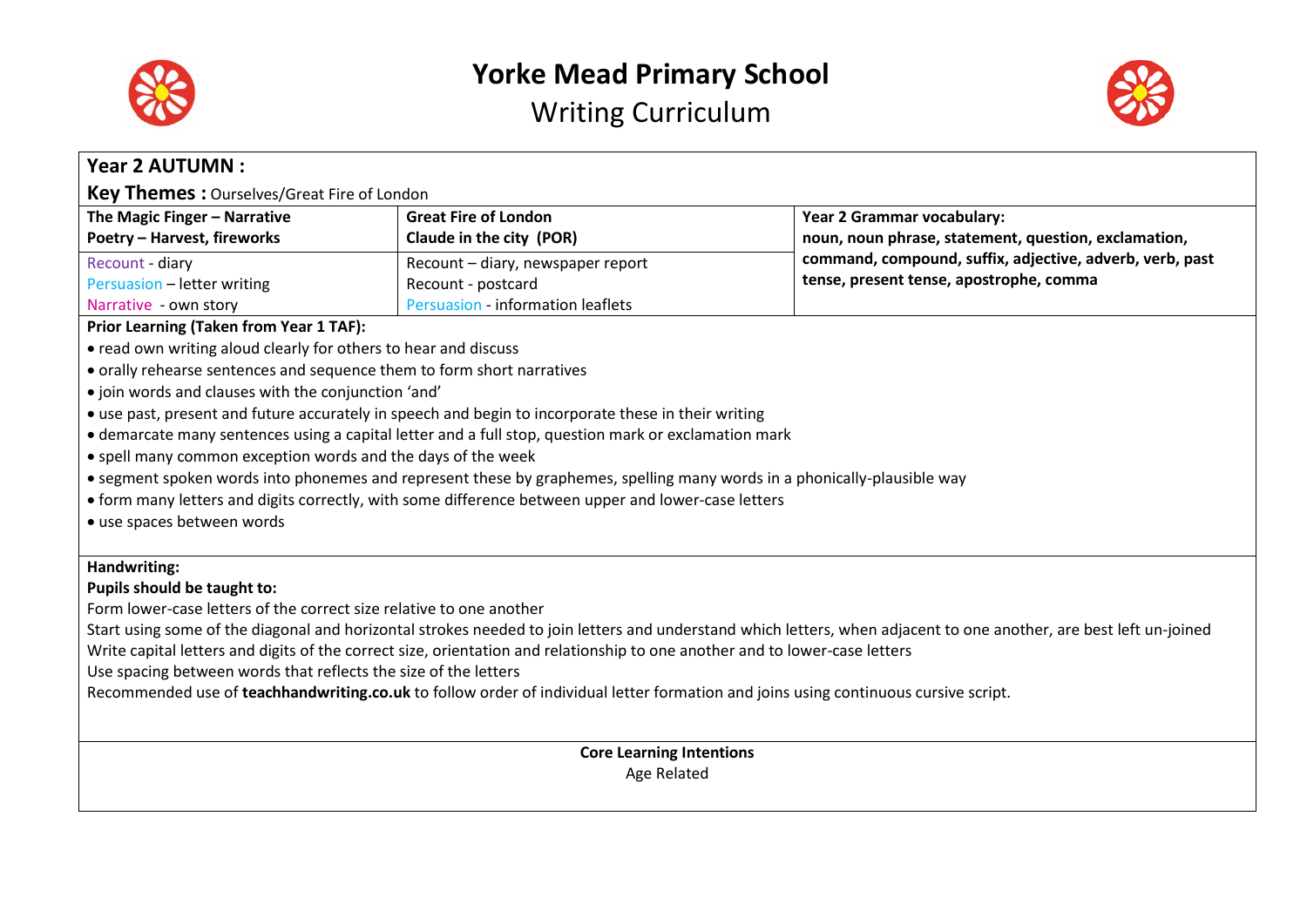



| <b>Spelling</b>                              | Grammar                                                   | <b>Composition</b>                                          |
|----------------------------------------------|-----------------------------------------------------------|-------------------------------------------------------------|
| Pupils should be taught to spell by:         | Pupils should be taught to:                               | Pupils should be taught to:                                 |
| segmenting spoken words into phonemes        | Use both familiar and new punctuation correctly           | develop positive attitudes towards and stamina for writing  |
| and representing these by graphemes,         | including full stops, capital letters, exclamation marks, | by:                                                         |
| spelling many correctly                      | question marks, commas for lists                          | Writing narratives about personal experiences and those of  |
|                                              |                                                           | others (real and fictional)                                 |
| learning new ways of spelling phonemes       | Learn how to use:                                         | Writing about real events                                   |
| for which one or more spellings are already  | Sentences with different forms: statement, question,      | Writing poetry                                              |
| known, and learn some words with each        | exclamation, command                                      | Writing for different purposes                              |
| spelling, including a few common             |                                                           |                                                             |
| homophones                                   | Expanded noun phrases to describe and specify (for        | Considering what they are going to write before beginning   |
|                                              | example, the blue butterfly)                              | by:                                                         |
| learning to spell common exception words     |                                                           | Planning or saying out loud what they are going to write    |
|                                              | The present and past tenses correctly and consistently    | about                                                       |
| add suffixes to spell longer words,          |                                                           | Writing down ideas and/or key words, including new          |
| including -ment, -ness, -ful, -less, -ly     | Subordination (using when, if, that, or because) and      | vocabulary                                                  |
|                                              | co-ordination (using or, and, or but)                     | Encapsulating what they want to say, sentence by sentence   |
| The sounds /n/ spelt kn and gn at the        |                                                           |                                                             |
| beginning of words                           |                                                           | Make simple additions, revisions and corrections to their   |
| The sounds /r/ spelt wr at the beginning of  |                                                           | own writing by:                                             |
| words                                        |                                                           | Evaluating their writing with the teacher and other pupils  |
| The sound /s/ spelt c before $e$ , i and y   |                                                           | Re-reading to check that their writing makes sense and that |
| The sound /j/ spelt $-dge$ and $-ge$ at the  |                                                           | verbs to indicate time are used correctly and consistently  |
| end of words                                 |                                                           | Proof-reading to check for errors in spelling, grammar and  |
| The sound /j/ often spelt with g before e, I |                                                           | punctuation (for example, ends of sentences punctuated      |
| and y                                        |                                                           | correctly)                                                  |
| The sound /j/ always spelt with j before a,  |                                                           |                                                             |
| o and u                                      |                                                           | Read aloud what they have written with appropriate          |
| The sound /l/ spelt with le and el at the    |                                                           | intonation to make the meaning clear                        |
| end of words                                 |                                                           |                                                             |
|                                              |                                                           |                                                             |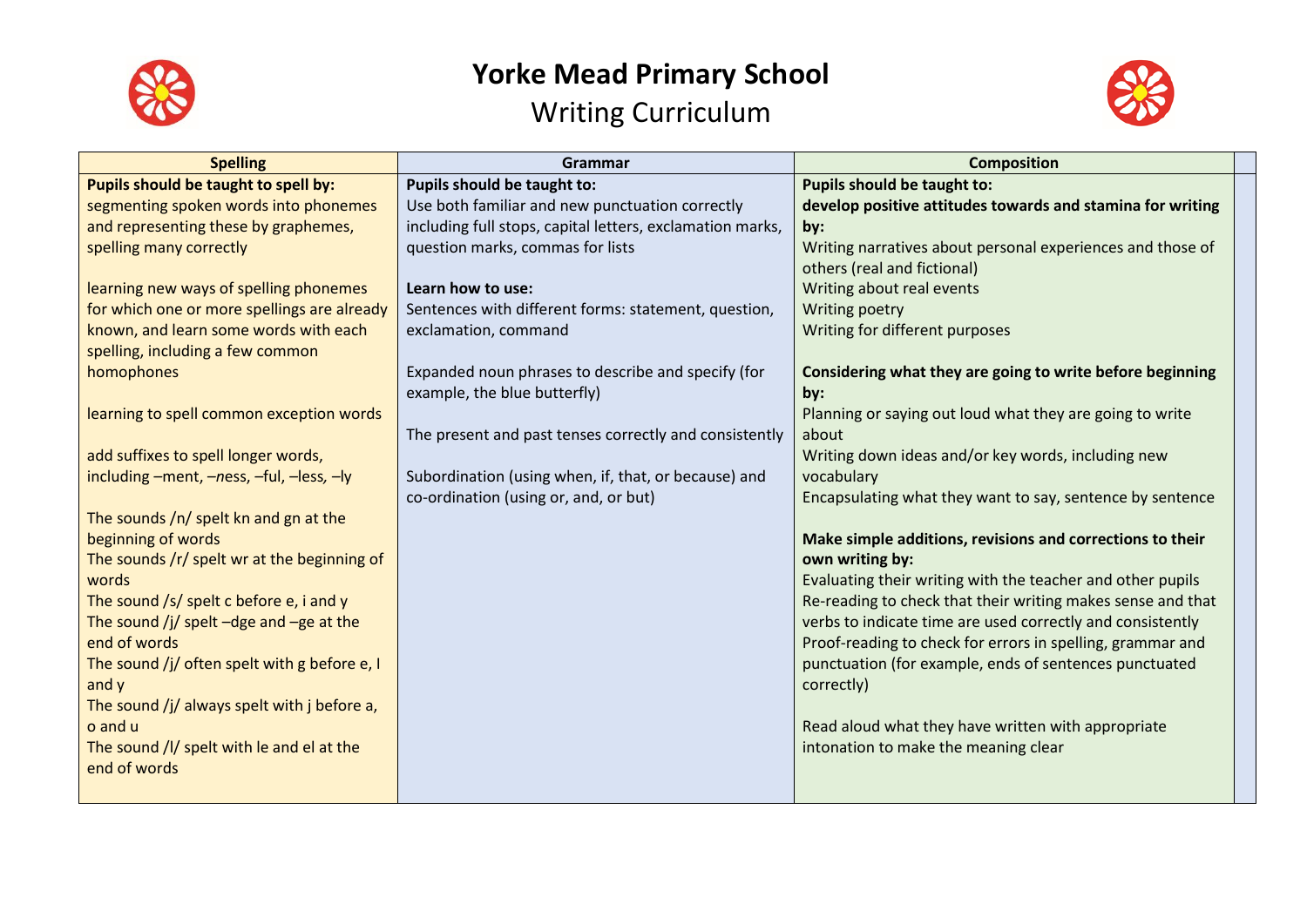



| The sound /l/ spelt with il and al at the end<br>of words<br>The sound/igh/ spelt with y at the end of<br>words<br>Adding ies to nouns and verbs ending in y |                                                                                                                                                                                                                                                                                                                                                                                                                                                                                                                                                                                                                                                                                                                                                                                                                                                                                                                                       | Plans and writes own stories with a logical sequence of<br>events, using complete sentences grouped together to tell<br>the different parts of the story<br>Re-tells/imitates/adapts familiar stories with events in<br>sequence and includes some dialogue and formal story<br>language<br>Writes poems following a modelled style<br>Chooses words carefully for effect in poetry, e.g. uses<br>alliteration                                                                                                                                                |
|--------------------------------------------------------------------------------------------------------------------------------------------------------------|---------------------------------------------------------------------------------------------------------------------------------------------------------------------------------------------------------------------------------------------------------------------------------------------------------------------------------------------------------------------------------------------------------------------------------------------------------------------------------------------------------------------------------------------------------------------------------------------------------------------------------------------------------------------------------------------------------------------------------------------------------------------------------------------------------------------------------------------------------------------------------------------------------------------------------------|---------------------------------------------------------------------------------------------------------------------------------------------------------------------------------------------------------------------------------------------------------------------------------------------------------------------------------------------------------------------------------------------------------------------------------------------------------------------------------------------------------------------------------------------------------------|
|                                                                                                                                                              | <b>Recount:</b><br>Consistent use of past tense throughout writing and<br>correct choice of verb forms e.g. I walked, we ran,<br>she spoke, they were watching<br>Extend sentences using co-ordination (using or, and,<br>but) e.g. I ate my dinner but I did not like it) and sub-<br>ordination (when, because, if, so that) e.g. The lady<br>gave us a prize when we got the answer right.<br><b>Expand noun phrases for description and</b><br>specification e.g. experiment with expanding noun<br>phrases to provide factual detail for the reader, for<br>example, old toys, large room, enormous machines<br>Use commas to separate items in a list e.g. explore<br>how commas are used to separate adjectives in lists,<br>for example, a tall, grand building or We saw lions,<br>tigers, bears and monkeys.<br>Use capital letters and full stops accurately. For<br>example, explore the use of capitalisation for proper | <b>Recount:</b><br>Discuss the sequence of events recounted in texts at a level<br>beyond which they can read independently<br>Collect a range of words and phrases to support chronology<br>e.g. on Monday, last week, later on<br><b>Read recounted information and discuss how information</b><br>is related e.g. What happened first? What happened after<br>that? What was the final event?<br>Create simple timelines to record the order of events<br>Write narratives about personal experiences and those of<br>others, in role (real and fictional) |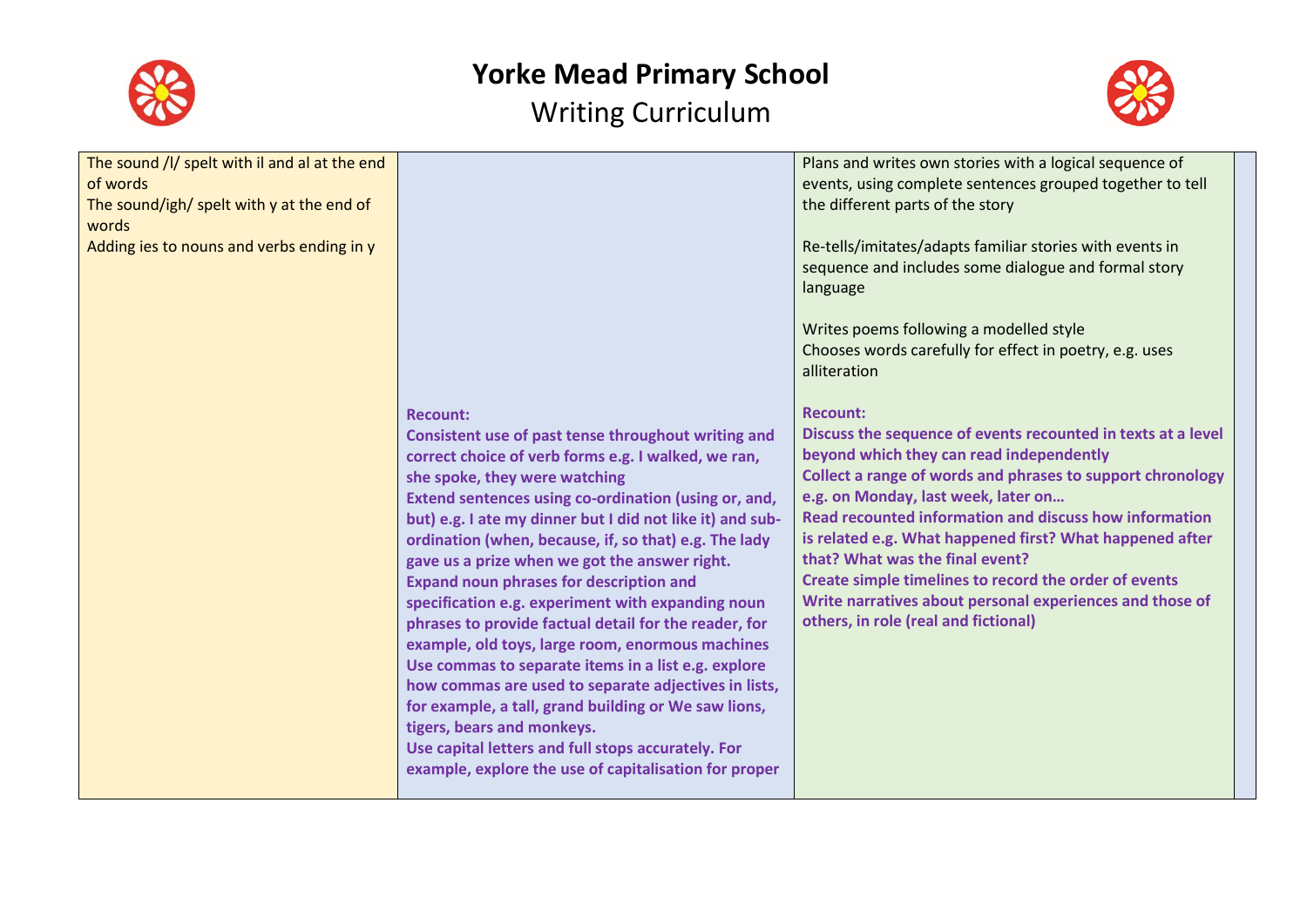

**nouns used in recount texts e.g. Butterfly Village, Hertfordshire, Greenbrook School.**

#### **Narrative:**

**Subordination (using when, if, that, because) and coordination (using or, and, but) Expanded noun phrases for description and specification [for example, the blue butterfly, plain flour, the man in the moon] How the grammatical patterns in a sentence indicate its function as a statement, question, exclamation or command Correct choice and consistent use of present tense and past tense throughout writing Use of the progressive form of verbs in the present and past tense to mark actions in progress [for example, she is drumming, he was shouting] Use of capital letters, full stops, question marks and exclamation marks to demarcate sentences Commas to separate items in a list Apostrophes to mark where letters are missing in spelling Apostrophes to mark singular possession in nouns [e.g. the girl's name]**

#### **Persuasion:**

**Use of capital letters, full stops, question marks and exclamation marks to demarcate sentences Correct choice and consistent use of present tense and past tense throughout writing i.e. know that persuasive texts are written in the simple present tense How the grammatical patterns in a sentence indicate its function as a statement, question, exclamation or** 

#### **Narrative:**

**Plan and write own stories with a logical sequence of events, using complete sentences grouped together to tell the different parts of the story. Include descriptions of characters and setting and some dialogue. Use phrases drawn from story language to add interest, (e.g.) she couldn't believe her eyes.**

#### **Persuasion:**

**As part of a wide range of reading, explore persuasive texts (posters, adverts, letters etc.) and begin to understand what they are doing and how Evaluate simple persuasive devices e.g. say which posters in a shop or TV adverts would make them want to buy something, and why Continue to explore persuading and being persuaded in a variety of real life situations through role-play and drama** 

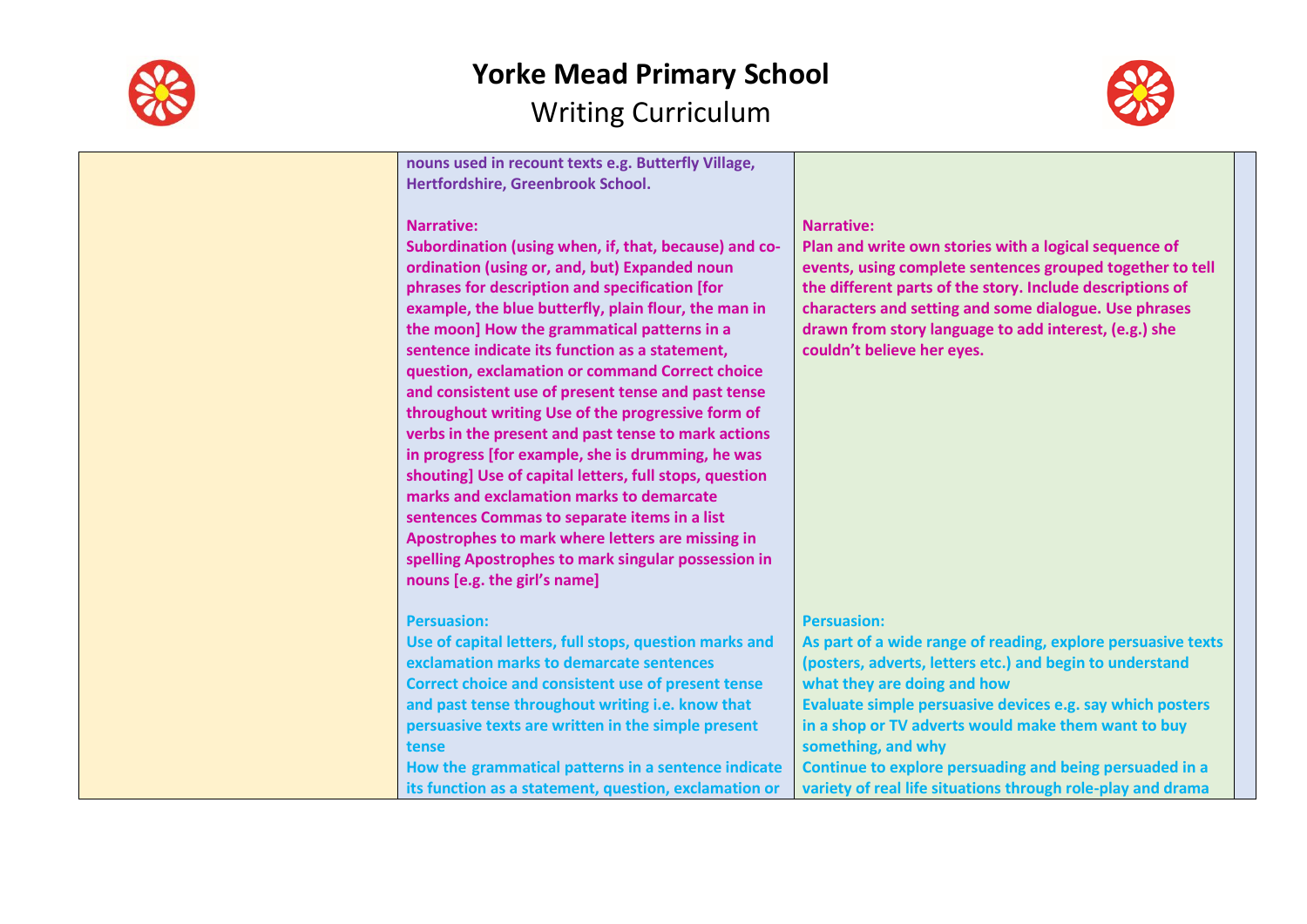



|  | command e.g. inclusion of an opening statement<br>that presents the persuasive point of view e.g. Why<br>am I the best choice for class rep? vs Why I am the<br>best choice for class rep.<br><b>Expanded noun phrases for description and</b><br>specification e.g. Vote for me. I am a confident,<br>helpful boy.<br>Subordination (using when, if, that, because) and co-<br>ordination (using or, and, but) e.g. extend reasoning<br>using subordination, for example, Vote for me<br>because I am a confident, helpful and kind boy.<br>Commas to separate items in a list e.g. list persuasive<br>arguments e.g. I think I should be school councillor<br>because I like speaking in public, I have good ideas<br>and I listen to other people's ideas. | Write persuasive texts linked with topics relevant to<br>current experience and motivations e.g. persuasive letter<br>to Santa at Christmas, presentation to school council,<br>persuasive letter to a character from a text read. |  |
|--|---------------------------------------------------------------------------------------------------------------------------------------------------------------------------------------------------------------------------------------------------------------------------------------------------------------------------------------------------------------------------------------------------------------------------------------------------------------------------------------------------------------------------------------------------------------------------------------------------------------------------------------------------------------------------------------------------------------------------------------------------------------|------------------------------------------------------------------------------------------------------------------------------------------------------------------------------------------------------------------------------------|--|
|--|---------------------------------------------------------------------------------------------------------------------------------------------------------------------------------------------------------------------------------------------------------------------------------------------------------------------------------------------------------------------------------------------------------------------------------------------------------------------------------------------------------------------------------------------------------------------------------------------------------------------------------------------------------------------------------------------------------------------------------------------------------------|------------------------------------------------------------------------------------------------------------------------------------------------------------------------------------------------------------------------------------|--|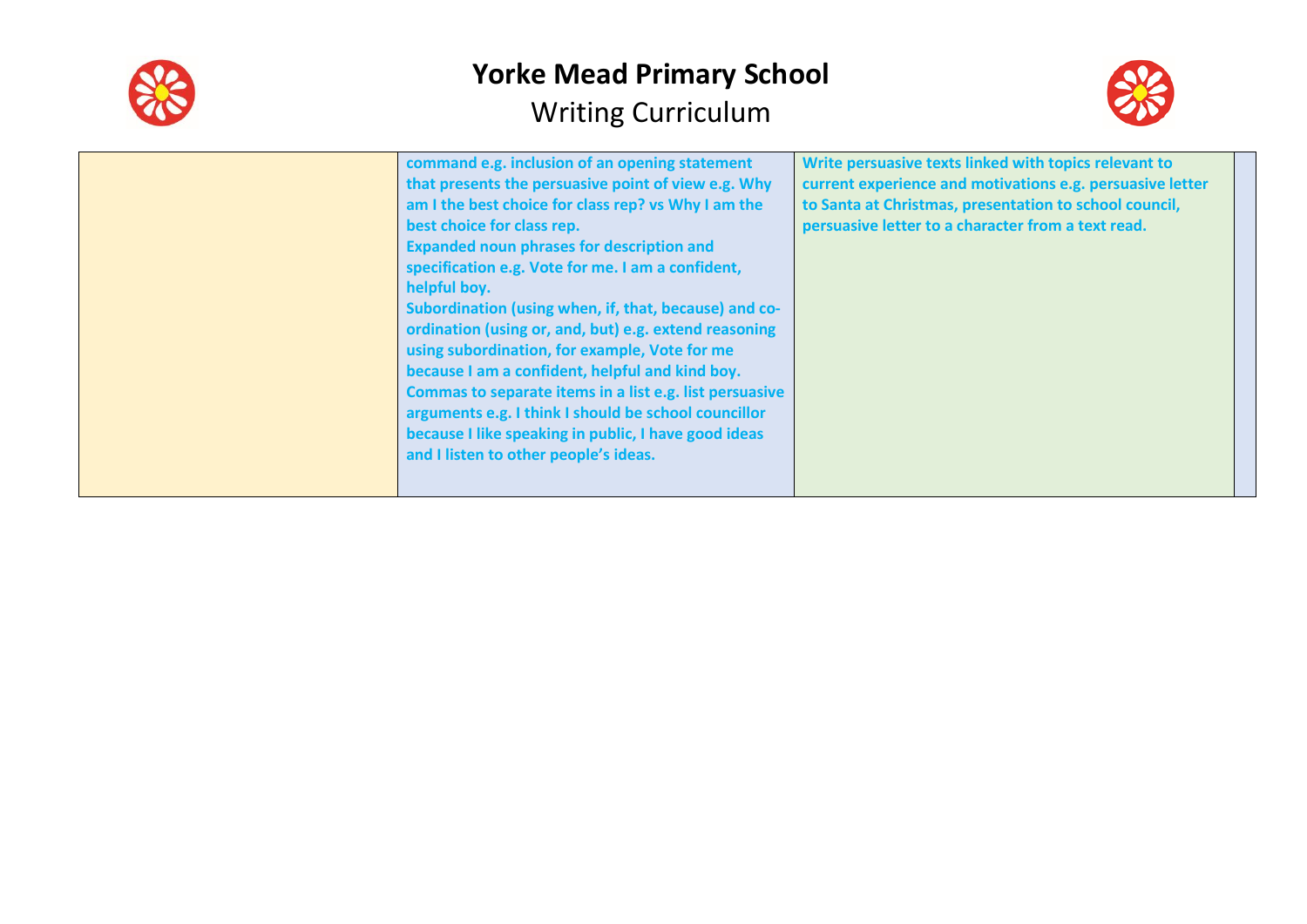

Writing Curriculum



| <b>Year 2 SPRING</b>                      |                                                           |                                                            |  |
|-------------------------------------------|-----------------------------------------------------------|------------------------------------------------------------|--|
| <b>Key Theme: Oceans and</b>              |                                                           |                                                            |  |
| Seas/Explorers                            |                                                           |                                                            |  |
| The Magic school bus: On the ocean        | <b>UP - Narrative</b>                                     |                                                            |  |
| floor - Narrative                         | Man on the Moon (POR)                                     |                                                            |  |
| Non-fiction texts $-$ sea creatures       | Non-fiction texts - Florence Nightingale, Amelia Earhart  |                                                            |  |
| Poetry - sea creatures                    | How to wash a Woolly Mammoth - Instructions               |                                                            |  |
| Narrative - own story                     | Narrative - own adventure story                           |                                                            |  |
| Report - sea creature fact-file           | Recount - biography writing                               |                                                            |  |
| Poetry - sea creature free verse          | Persuasion - moon tourist poster                          |                                                            |  |
|                                           | Instructions - how to wash a pet                          |                                                            |  |
|                                           | <b>Core Learning Intentions</b>                           |                                                            |  |
|                                           | Age Related                                               |                                                            |  |
| <b>Spelling</b>                           | Grammar                                                   | <b>Composition-</b>                                        |  |
| Pupils should be taught to spell:         | Pupils should be taught to:                               | <b>Pupils should be taught to:</b>                         |  |
| common exception words                    | Use both familiar and new punctuation correctly           | develop positive attitudes towards and stamina for         |  |
| add suffixes to spell longer words,       | including full stops, capital letters, exclamation marks, | writing by:                                                |  |
| including -ment, -ness, -ful, -less, -ly  | question marks, commas for lists                          | Writing narratives about personal experiences and those of |  |
|                                           |                                                           | others (real and fictional)                                |  |
| add suffixes er and est to spell          | Learn how to use:                                         | Writing about real events                                  |  |
| comparative adjectives with changes       | Sentences with different forms: statement, question,      | Writing poetry                                             |  |
| to the root word (y to i, dropping the    | exclamation, command                                      | Writing for different purposes                             |  |
| e, doubling the consonant to keep the     |                                                           |                                                            |  |
| short vowel sound)                        | Expanded noun phrases to describe and specify (for        | Considering what they are going to write before            |  |
|                                           | example, the blue butterfly)                              | beginning by:                                              |  |
| learning to spell words with              |                                                           | Planning or saying out loud what they are going to write   |  |
| contracted forms                          | The present and past tenses correctly and consistently    | about                                                      |  |
| learning the possessive apostrophe        |                                                           | Writing down ideas and/or key words, including new         |  |
| (singular) (for example, the girl's book) | Subordination (using when, if, that, or because) and co-  | vocabulary                                                 |  |
|                                           | ordination (using or, and, or but)                        |                                                            |  |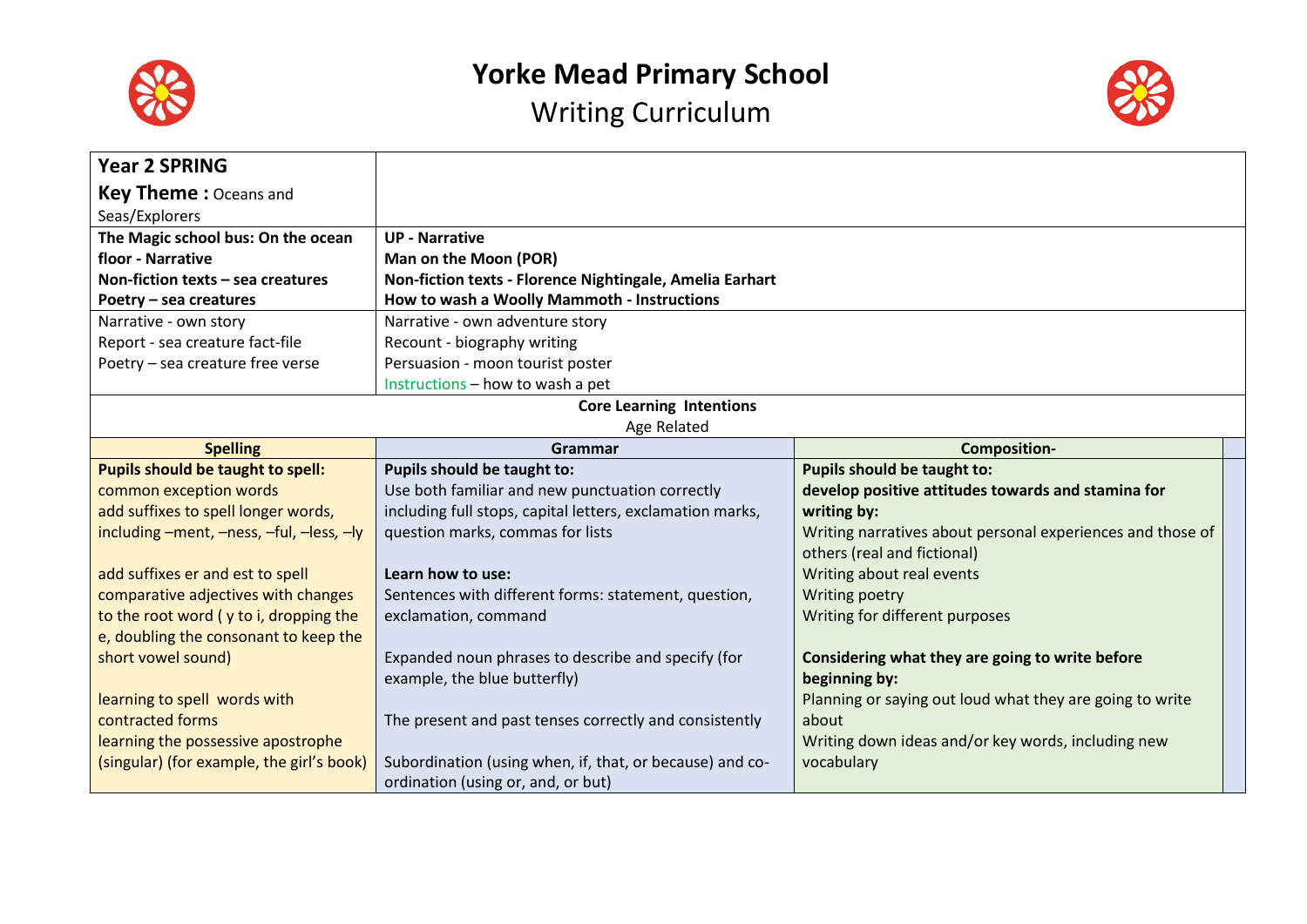



| adding ed, er and est to a word ending  | Encapsulating what they want to say, sentence by           |
|-----------------------------------------|------------------------------------------------------------|
| in y and with a consonant before it     | sentence                                                   |
| adding ing to a word ending in y with a | Make simple additions, revisions and corrections to their  |
| consonant before it                     | own writing by:                                            |
| adding ed, er and est to a word ending  | Evaluating their writing with the teacher and other pupils |
| in e and with a consonant before it     | Re-reading to check that their writing makes sense and     |
| adding ed, er and est to a word,        | that verbs to indicate time are used correctly and         |
| doubling the consonant to keep the      | consistently                                               |
| short vowel sound                       | Proof-reading to check for errors in spelling, grammar and |
| the sound/or/ spelt 'a' before II or I  | punctuation (for example, ends of sentences punctuated     |
| the sound/u/ spelt with 'o'             | correctly)                                                 |
| the sound /ee/ spelt with 'ey'          |                                                            |
| the sound /o/ spelt with 'a' after w or | Read aloud what they have written with appropriate         |
| qu                                      | intonation to make the meaning clear                       |
| the stressed /er/ spelt with 'or' after |                                                            |
| W                                       | Plans and writes own stories with a logical sequence of    |
| the sound /or/ spelt with 'ar after w   | events, using complete sentences grouped together to tell  |
| the sound/zh/ spelt with 's'            | the different parts of the story                           |
|                                         |                                                            |
|                                         | Describes characters and includes some dialogue (NB no     |
|                                         | expectation of speech punctuation)                         |
|                                         |                                                            |
|                                         | Plans and writes narratives based on models provided,      |
|                                         | developing structure beyond simple beginning, middle and   |
|                                         | end                                                        |
|                                         |                                                            |
|                                         | Re-tells/imitates/adapts familiar stories with events in   |
|                                         | sequence and includes some dialogue and formal story       |
|                                         | language                                                   |
|                                         |                                                            |
|                                         | Writes poems following a modelled style                    |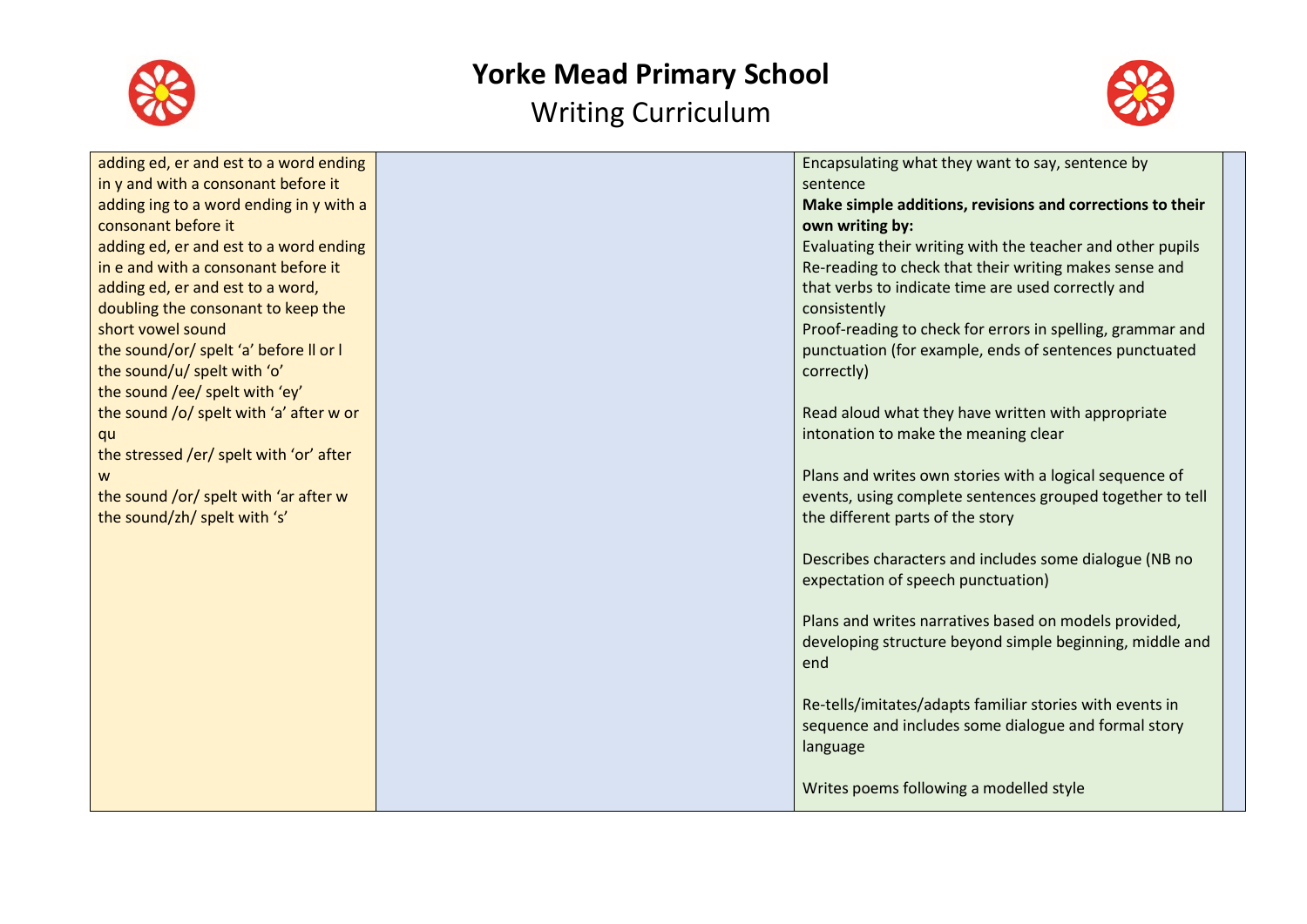



|                                                                                                                       | Chooses words carefully for effect in poetry, e.g. uses<br>alliteration                                              |
|-----------------------------------------------------------------------------------------------------------------------|----------------------------------------------------------------------------------------------------------------------|
|                                                                                                                       | Begin to select words for effect from a range provided                                                               |
|                                                                                                                       | Begin to vary sentence openings                                                                                      |
|                                                                                                                       | Include some details in both narrative and non-fiction<br>writing                                                    |
| <b>Instructions:</b>                                                                                                  | <b>Instructions:</b>                                                                                                 |
| Use of capital letters, full stops, question marks and                                                                | Listen to and follow a series of more complex instructions                                                           |
| exclamation marks to demarcate sentences                                                                              | Read and follow simple sets of instructions such as                                                                  |
| Understand how the grammatical patterns in a sentence                                                                 | recipes, plans, constructions which include diagrams                                                                 |
| indicate its function as a statement, question,                                                                       | Analyse some instructional texts and note their function,                                                            |
| exclamation or command e.g. Take the cake out of the                                                                  | form and typical language features:                                                                                  |
| oven vs. Can you please take the cake out of the oven?                                                                | Use direct/imperative language                                                                                       |
| Use commas to separate items in a list e.g. to separate<br>items in the 'materials/equipment needed' list: a          | As part of a group with the teacher, compose a set of<br>instructions with additional diagrams, list of materials or |
| bucket, scissors and card                                                                                             | ingredients and sequential steps                                                                                     |
| <b>Expanded noun phrases for description and specification</b><br>e.g. use expanded noun phrases to be specific about | Write extended instructions independently e.g. getting to<br>school, playing a game                                  |
| materials or equipment needed e.g. a large bucket,                                                                    | Write titles to show what the instructions are about e.g.                                                            |
| sharp scissors, thick card                                                                                            | How to look after goldfish                                                                                           |
| Subordination (using when, if, that, because) and co-                                                                 | Generate synonyms for over-used imperative verbs e.g.                                                                |
| ordination (using or, and, but) e.g. clarify instructions                                                             | chop, slice, cut                                                                                                     |
| using subordination e.g. Take the cake out of the oven                                                                | Explore and generate negative commands e.g. Do not                                                                   |
| when the top looks golden brown.                                                                                      | open the oven door.                                                                                                  |
| Use of the suffixes -er, -est in adjectives e.g. Put it in the                                                        |                                                                                                                      |
| hottest part of the oven.                                                                                             |                                                                                                                      |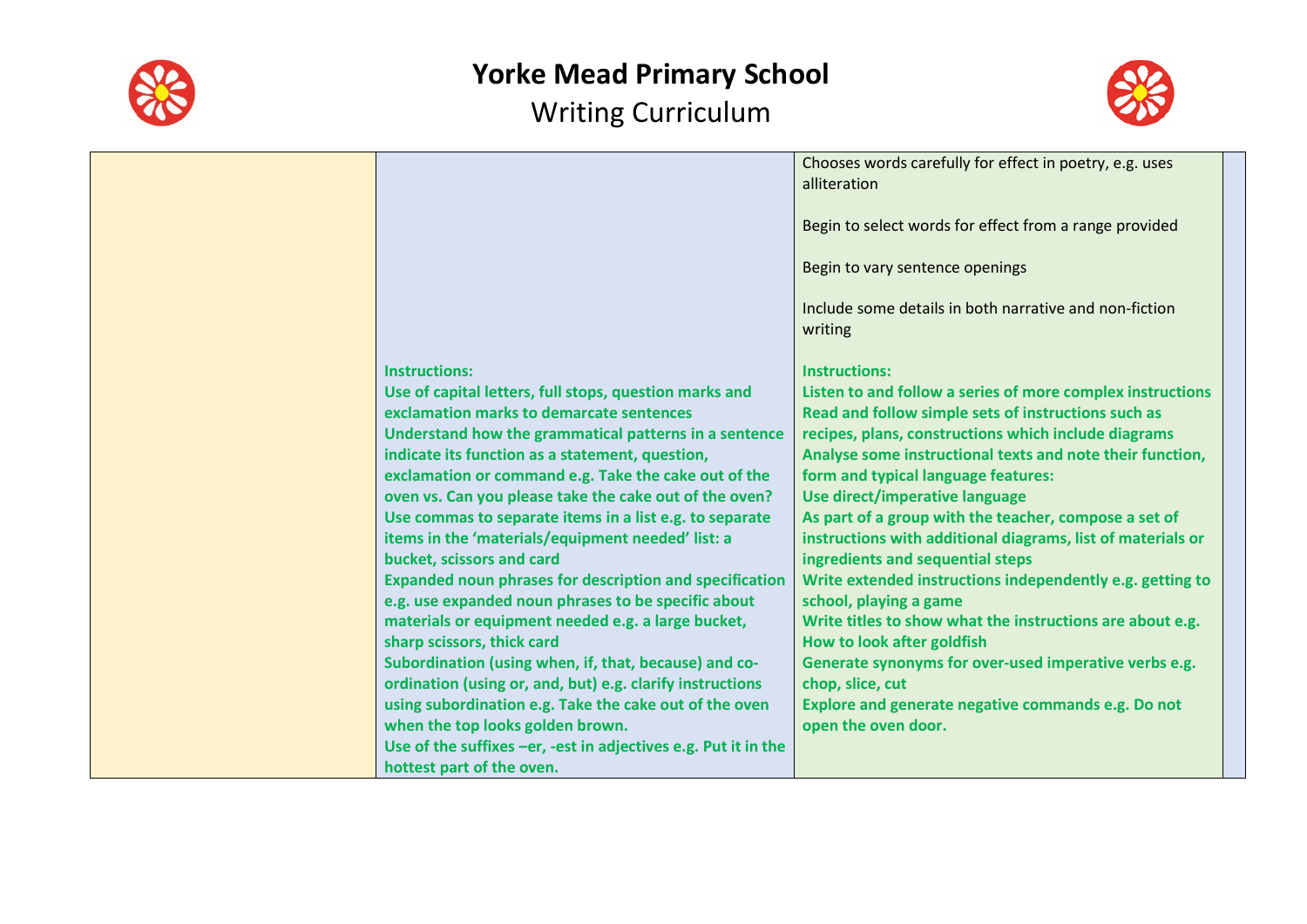

Writing Curriculum



| <b>Year 2 SUMMER</b>                      |                                                                              |                                                            |  |
|-------------------------------------------|------------------------------------------------------------------------------|------------------------------------------------------------|--|
| <b>Key Theme:</b> Hot and cold climates   |                                                                              |                                                            |  |
| Lila and the Secret of Rain (POR)         | <b>Princess &amp; The White Bear King (POR)</b>                              |                                                            |  |
| <b>Non-fiction texts -African animals</b> | Poetry - riddles, birds                                                      |                                                            |  |
| <b>Instructional texts - Recipes</b>      | Baby Chimps, The Emperor's Egg - explanation                                 |                                                            |  |
| Narrative - re-tell known story           | Narrative - own fairy story                                                  |                                                            |  |
| Non-chronological reports - African       | Discussion - character viewpoints                                            |                                                            |  |
| animals                                   | Poetry - Snowy owl free verse                                                |                                                            |  |
| Instruction writing - recipes             | Explanation writing - babies and toddlers, life cycle of the Emperor penguin |                                                            |  |
|                                           | <b>Core Learning Intentions</b>                                              |                                                            |  |
|                                           | Age Related                                                                  |                                                            |  |
| <b>Spelling</b>                           | Grammar                                                                      | <b>Composition-</b>                                        |  |
| Pupils should be taught to:               | Pupils should be taught to:                                                  | Pupils should be taught to:                                |  |
| to spell common exception words           | Use both familiar and new punctuation correctly                              | develop positive attitudes towards and stamina for writing |  |
| add suffixes to spell longer words,       | including full stops, capital letters, exclamation marks,                    | by:                                                        |  |
| including -ment, -ness, -ful, -less, -ly  | question marks, commas for lists                                             | Writing narratives about personal experiences and those of |  |
|                                           |                                                                              | others (real and fictional)                                |  |
| distinguishing between homophones and     | Use:                                                                         | Writing about real events                                  |  |
| near-homophones                           | Sentences with different forms: statement, question,                         | Writing poetry                                             |  |
| words ending in -tion                     | exclamation, command                                                         | Writing for different purposes                             |  |
| contracted words                          |                                                                              |                                                            |  |
| words using the possessive apostrophe     | Expanded noun phrases to describe and specify (for                           | Considering what they are going to write before beginning  |  |
| months of the year                        | example, the blue butterfly)                                                 | by:                                                        |  |
| time words                                | The present and past tenses correctly and consistently                       | Planning or saying out loud what they are going to write   |  |
| spag terms                                |                                                                              | about                                                      |  |
|                                           | Subordination (using when, if, that, or because) and co-                     | Writing down ideas and/or key words, including new         |  |
|                                           | ordination (using or, and, or but)                                           | vocabulary                                                 |  |
|                                           |                                                                              | Encapsulating what they want to say, sentence by sentence  |  |
|                                           |                                                                              | Make simple additions, revisions and corrections to their  |  |
|                                           |                                                                              | own writing by:                                            |  |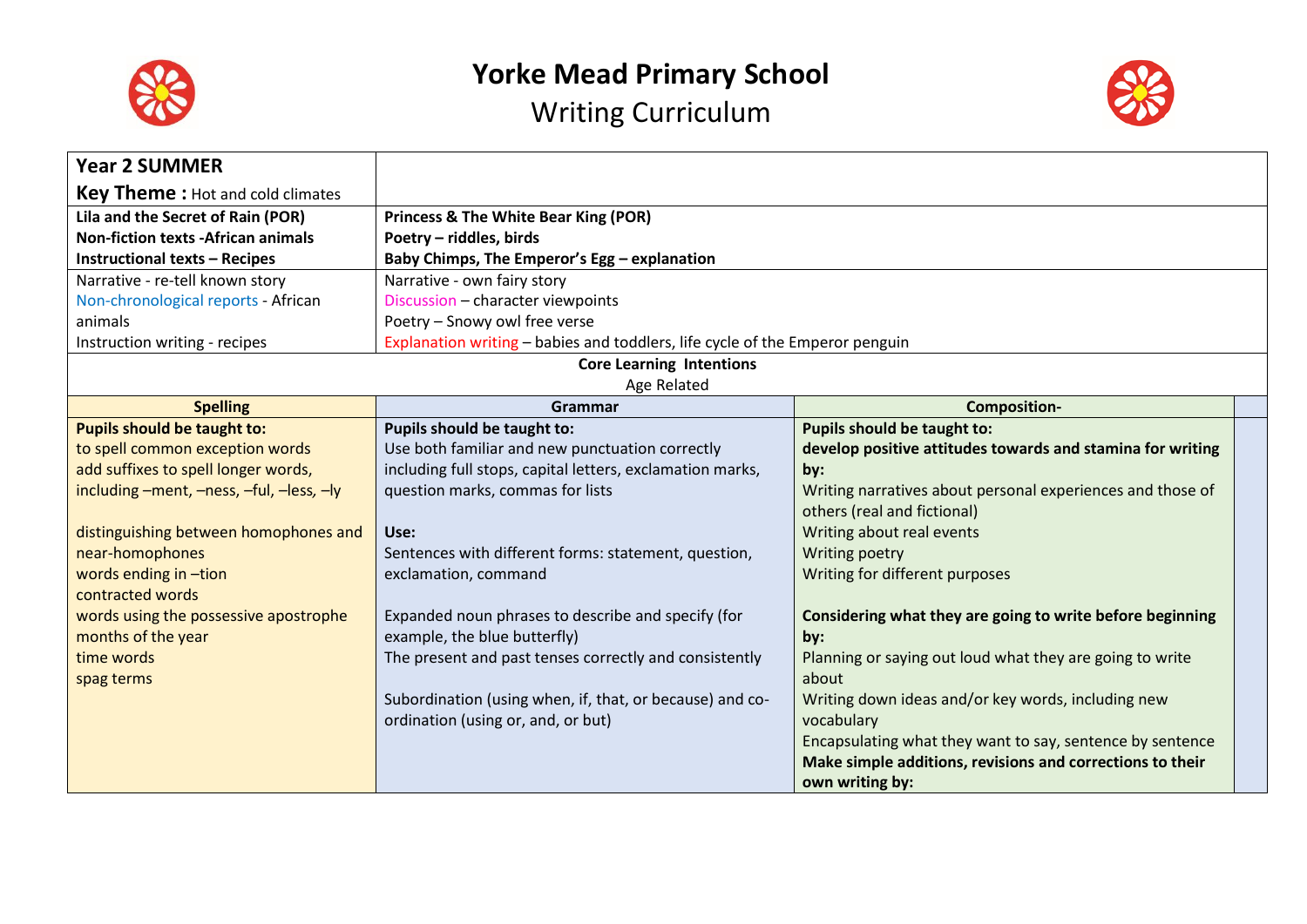



| The progressive form of verbs in the present and past<br>tense to mark actions in progress (for example, she is<br>drumming, he was shouting) | Evaluating their writing with the teacher and other pupils<br>Re-reading to check that their writing makes sense and that<br>verbs to indicate time are used correctly and consistently<br>Proof-reading to check for errors in spelling, grammar and<br>punctuation (for example, ends of sentences punctuated<br>correctly)<br>Read aloud what they have written with appropriate<br>intonation to make the meaning clear<br>Plans and writes own stories with a logical sequence of<br>events, using complete sentences grouped together to tell<br>the different parts of the story<br>Describes characters and includes some dialogue (NB no<br>expectation of speech punctuation)<br>Plans and writes narratives based on models provided,<br>developing structure beyond simple beginning, middle and<br>end<br>Re-tells/imitates/adapts familiar stories with events in<br>sequence and includes some dialogue and formal story<br>language<br>Writes poems following a modelled style<br>Chooses words carefully for effect in poetry, e.g. uses<br>alliteration, similes, powerful verbs. |
|-----------------------------------------------------------------------------------------------------------------------------------------------|-----------------------------------------------------------------------------------------------------------------------------------------------------------------------------------------------------------------------------------------------------------------------------------------------------------------------------------------------------------------------------------------------------------------------------------------------------------------------------------------------------------------------------------------------------------------------------------------------------------------------------------------------------------------------------------------------------------------------------------------------------------------------------------------------------------------------------------------------------------------------------------------------------------------------------------------------------------------------------------------------------------------------------------------------------------------------------------------------------|
|                                                                                                                                               | Begin to select words for effect from a range provided                                                                                                                                                                                                                                                                                                                                                                                                                                                                                                                                                                                                                                                                                                                                                                                                                                                                                                                                                                                                                                              |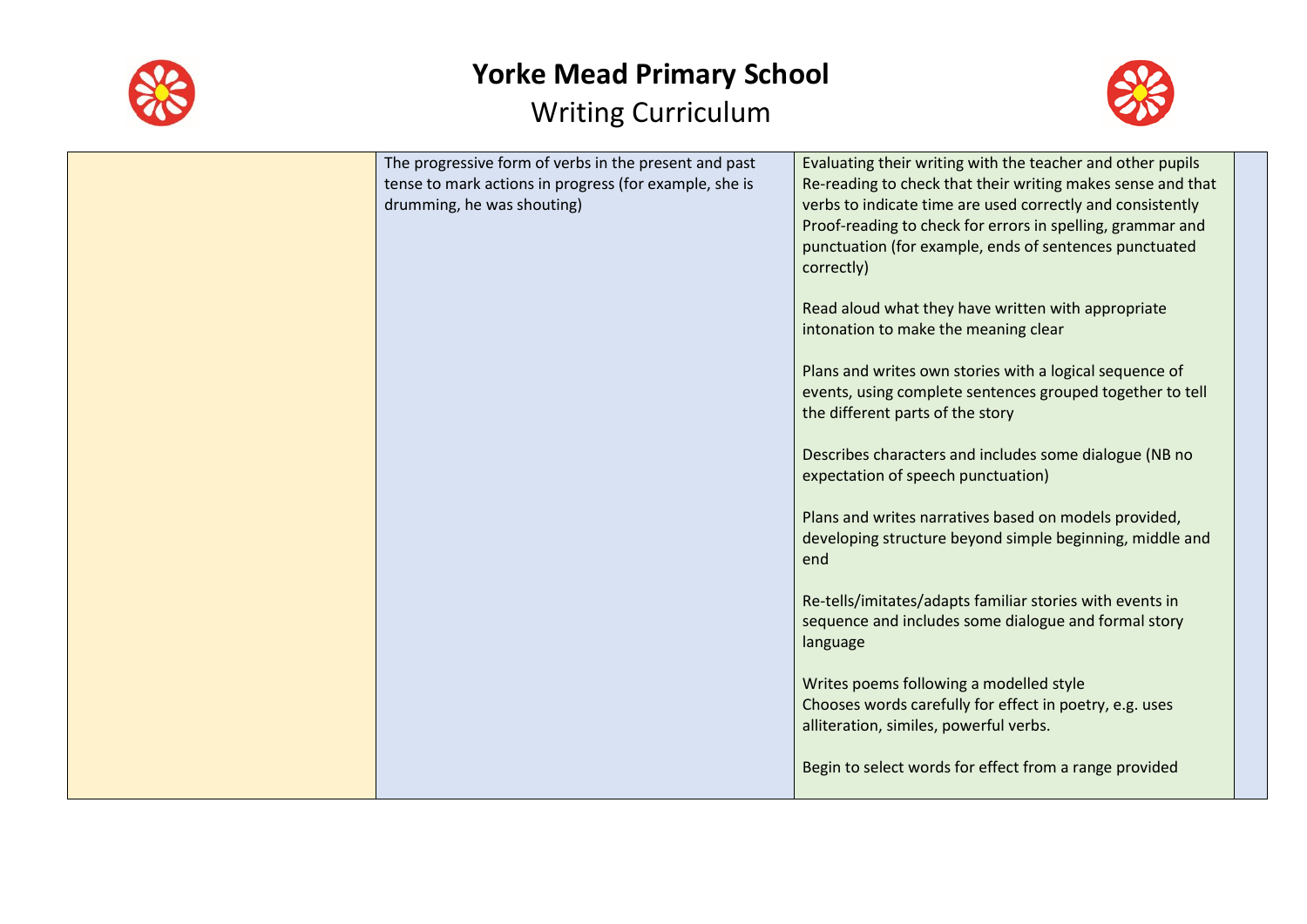



| Include some details in both narrative and non-fiction<br>writing<br><b>Non-chronological reports:</b><br><b>Non-chronological reports:</b><br>Use of capital letters, full stops, question marks and<br>Read texts containing information in a simple report<br>exclamation marks to demarcate sentences<br>format, e.g. There are two sorts of x; They live in x; The<br><b>Expanded noun phrases for description and specification</b><br>As have x, but the Bs etc.<br>[for example, the blue butterfly, plain flour, the man in<br>Through reading, recognise that description is generally<br>the moon] e.g. explore the difference between specific<br>used for precision rather than to create an emotional<br>nouns and general nouns, and identify their use in this<br>response so imagery is not heavily used<br>text type e.g. Tawny owls vs. owls identify the use of<br>Distinguish between a description of a single member of a<br>factual adjectives to give significant detail, often<br>group and the group in general e.g. Dogs are popular pets.<br>A sheepdog is a very calm dog for children.<br>clarifying colour, position or size e.g. scaly bodies<br>explore the inappropriateness of 'empty' adjectives<br>After a practical activity, or undertaking some research in<br>which do not help the reader to learn more about the<br>books or the web, take part in a discussion, generalising<br>from repeated occurrences or observations<br>topic e.g. pretty wings<br>collect and use examples of noun phrases to generalise<br>Assemble information on another subject and use the text<br>e.g. most butterflies, some insects, all hedgehogs, and<br>as a template for writing a report on it, using appropriate<br>consider their meaning Use of the suffixes -er, -est in<br>language to present and categorise ideas<br>adjectives e.g. Polar bears are the biggest carnivores of<br>all.<br>Subordination (using when, if, that, because) and co- |                                                       | Begin to vary sentence openings |
|----------------------------------------------------------------------------------------------------------------------------------------------------------------------------------------------------------------------------------------------------------------------------------------------------------------------------------------------------------------------------------------------------------------------------------------------------------------------------------------------------------------------------------------------------------------------------------------------------------------------------------------------------------------------------------------------------------------------------------------------------------------------------------------------------------------------------------------------------------------------------------------------------------------------------------------------------------------------------------------------------------------------------------------------------------------------------------------------------------------------------------------------------------------------------------------------------------------------------------------------------------------------------------------------------------------------------------------------------------------------------------------------------------------------------------------------------------------------------------------------------------------------------------------------------------------------------------------------------------------------------------------------------------------------------------------------------------------------------------------------------------------------------------------------------------------------------------------------------------------------------------------------------------------------------------------------------------------------------------------|-------------------------------------------------------|---------------------------------|
|                                                                                                                                                                                                                                                                                                                                                                                                                                                                                                                                                                                                                                                                                                                                                                                                                                                                                                                                                                                                                                                                                                                                                                                                                                                                                                                                                                                                                                                                                                                                                                                                                                                                                                                                                                                                                                                                                                                                                                                        |                                                       |                                 |
| seals because they are carnivores.<br>How the grammatical patterns in a sentence indicate its<br>function as a statement, question, exclamation or<br>command e.g. understand the difference between What<br>do owls eat? and What amazing creatures owls are!                                                                                                                                                                                                                                                                                                                                                                                                                                                                                                                                                                                                                                                                                                                                                                                                                                                                                                                                                                                                                                                                                                                                                                                                                                                                                                                                                                                                                                                                                                                                                                                                                                                                                                                         | ordination (using or, and, but) e.g. Polar bears hunt |                                 |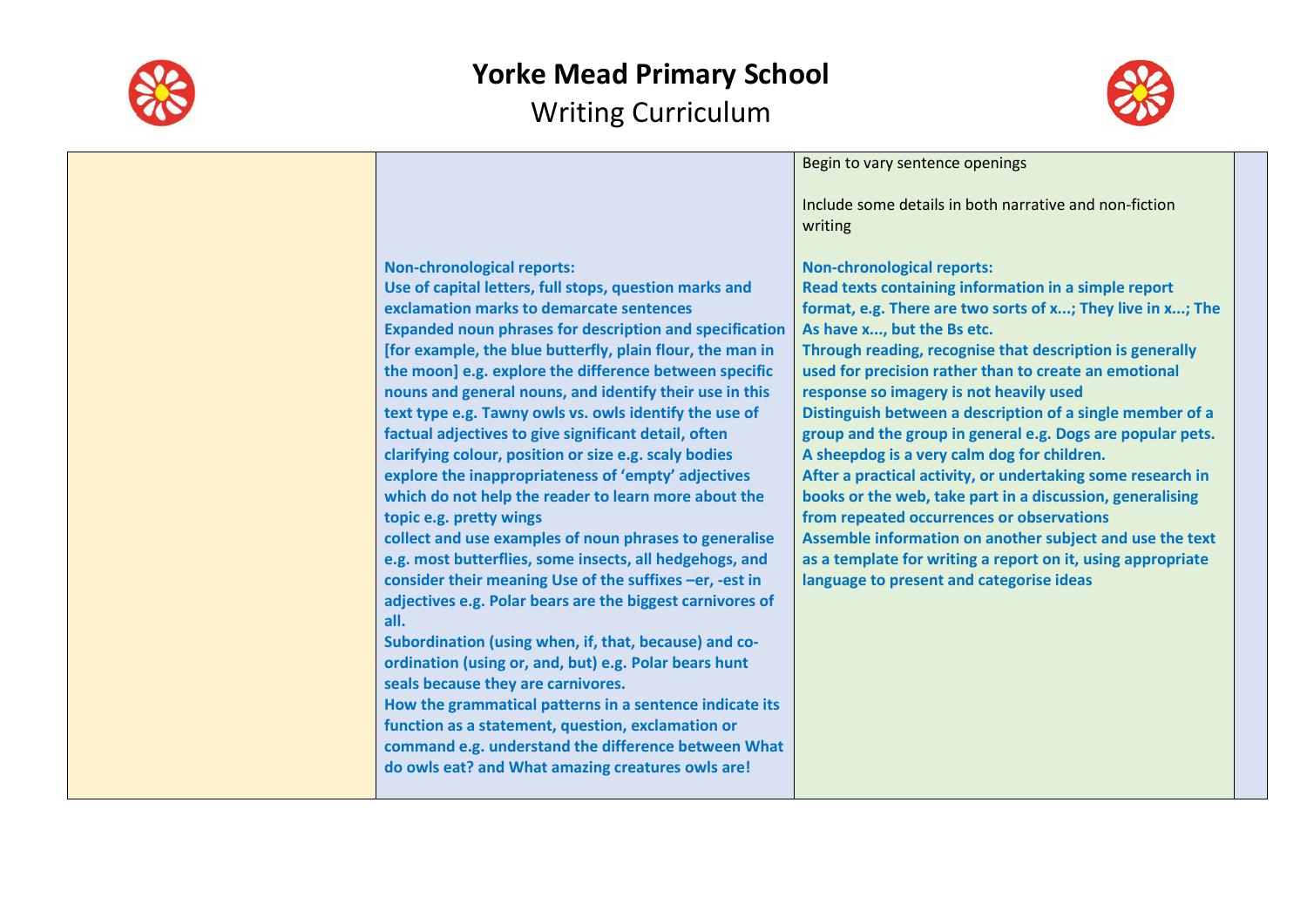



| begin reports by asking a direct question e.g. Have you<br>ever heard of a hammerhead shark?<br>Correct choice and consistent use of present tense and<br>past tense throughout writing. Note how reports are<br>written in the simple present tense (with the exception<br>of historical reports) and reflect this in their writing. For<br>example: They like to build their nests  It is a cold and<br>dangerous place to live.<br>Use commas to separate items in a list                                                                                                                                                                                                                                                                                                                                                                                                                                       |                                                                                                                                                                                                                                                                                                                                                                                                                                                                                                   |
|--------------------------------------------------------------------------------------------------------------------------------------------------------------------------------------------------------------------------------------------------------------------------------------------------------------------------------------------------------------------------------------------------------------------------------------------------------------------------------------------------------------------------------------------------------------------------------------------------------------------------------------------------------------------------------------------------------------------------------------------------------------------------------------------------------------------------------------------------------------------------------------------------------------------|---------------------------------------------------------------------------------------------------------------------------------------------------------------------------------------------------------------------------------------------------------------------------------------------------------------------------------------------------------------------------------------------------------------------------------------------------------------------------------------------------|
| <b>Discussion:</b><br>Subordination (using when, if, that, because) and co-<br>ordination (using or, and, but) For example, use<br>'because' to extend reasoning e.g. I think that the wolf<br>is naughty because he scares the little pigs.<br>Correct choice and consistent use of present tense and<br>past tense throughout writing e.g. discussions are<br>written in the simple present tense<br>How the grammatical patterns in a sentence indicate its<br>function as a statement, question, exclamation or<br>command. For example, children generate questions for<br>discussions following reading e.g. Should the boy give<br>the toy back?<br><b>Expanded noun phrases for description and specification</b><br>[for example: the blue butterfly, plain flour, the man in<br>the moon].<br>Use noun phrases to generalise e.g. some people,<br>everyone in the class, all the boys, most of the girls | <b>Discussion:</b><br>Through reading, role play, drama techniques and in life<br>situations, recognise that different people and characters<br>from texts have different thoughts/ feelings about, views<br>on and responses to particular scenarios e.g. that the wolf<br>would see the story of Little Red Riding Hood differently to<br>the girl herself<br>Write a series of sentences to convey their opinion, and a<br>series of sentences to convey the contrasting opinion of<br>another |